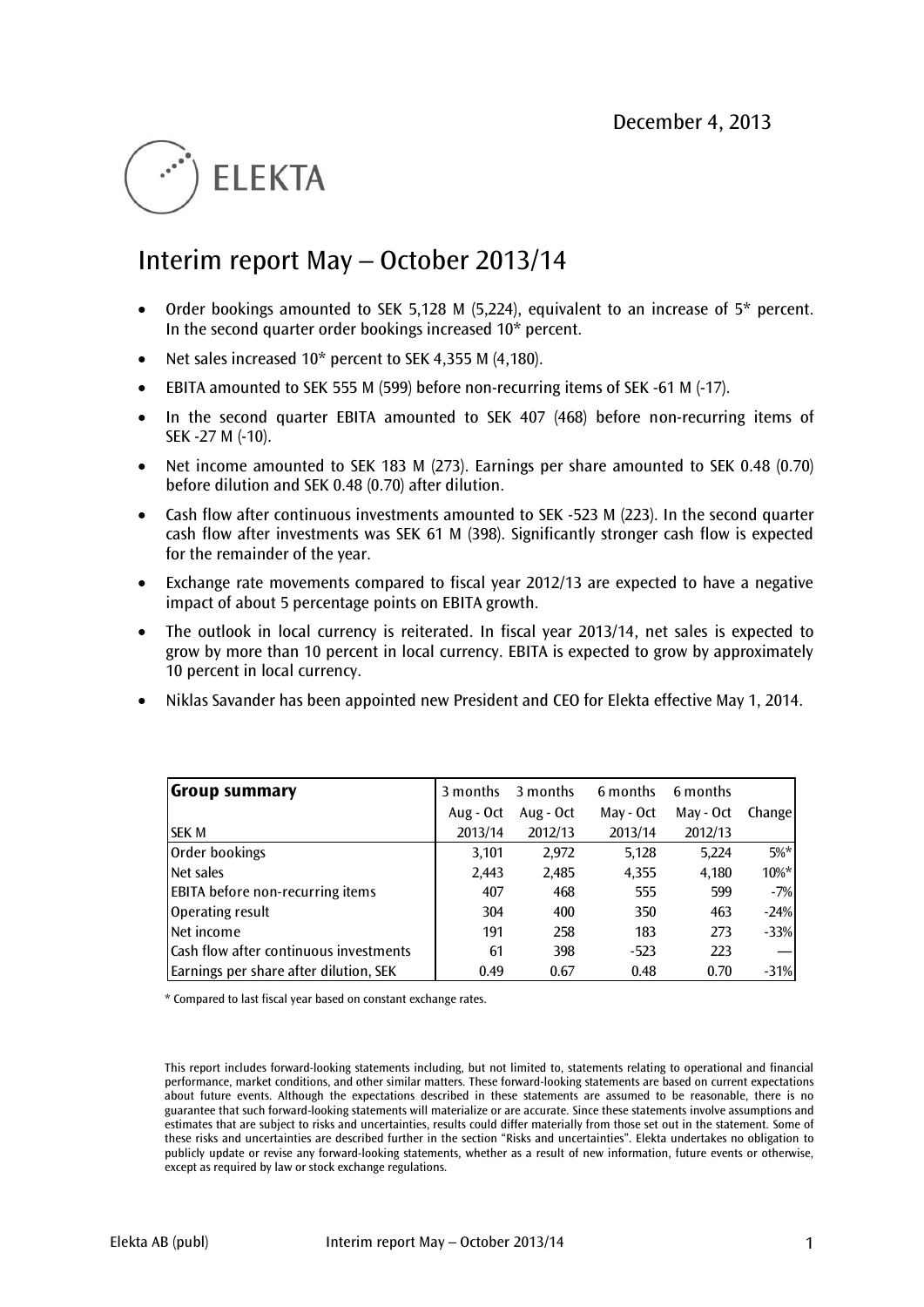### **President and CEO comments**

It is gratifying to see that our long-term growth strategy is continuing to be successful. Elekta's order bookings increased 10\* percent in the second quarter. In Europe, the Middle East and Africa order bookings was particularly strong and increased by 32\* percent. In North America, order bookings rose 21\* percent, which was significantly higher than the market as a whole. In Asia Pacific we remain confident of the performance for the full year. In the quarter order bookings declined, but this should be viewed in light of the sharp increase noted in the preceding year.

#### **Strong progress for Versa HDTM**

Elekta is the technology leader in our industry and sales of our latest linear accelerator, Versa  $HD^{TM}$ , is developing strongly in Europe and North America. Continuously stretching the boundaries for modern cancer care is an important element in our assignment to improve the quality of life for people with cancer. Accordingly, it was particularly rewarding to note the great interest in our latest innovations presented at the ASTRO meeting in September. The launch of Esteya®, our new solution for the treatment of skin cancer, has been very successful. The new software solution Monaco® 5 recently received 510(k) clearance and interest from customers is exceeding expectations.

#### **Major investments in product development**

Elekta's important development project, MR Linac, is being conducted in close collaboration with our users and will now be further intensified. Recently, our research consortium comprising some of the world's leading cancer clinics and researchers convened, with MD Andersson Cancer Center of the US as host. It was an enthusiastic group, representing a large proportion of the collective global expertise in modern cancer care, which shared experiences and planned the next steps in development work.

We are also continuing our efforts in training and education. In September, we opened the Atlanta LINC (Learning and Innovation Center), in the US. The concept is being deployed in other markets and we recently opened LINC Beijing in China. Training and education is a key element in our strategy for emerging markets and LINC Beijing will further strengthen our leading position and our commitment to China.

#### **Strong sales growth**

Sales increased 10\* percent during the first six months of the year. The growth was good in all regions.

EBITA, before non-recurring items, amounted to SEK 555 M for the first six months. Exchange-rate effects had a negative impact of SEK -90 M. Compared to the preceding year, the proportion of Leksell Gamma Knife® units in the product mix was lower, but deliveries are expected to be stronger during the second half of the year.

In line with the seasonal patterns of prior years, cash flow is expected to be significantly stronger for the remainder of the year. Continuous investments during the period increased by SEK 200 M over last year which is mainly attributable to the MR Linac project and training and education centers. Cash flow after continuous investments was SEK 61 M during the second quarter.

#### **Outlook for the full-year unchanged**

We reiterate the outlook for the full-year. Net sales is expected to grow by more than 10 percent in local currency and EBITA is expected to grow by approximately 10 percent in local currency. Our strategy is successful and our efforts are generating benefits for shareholders and cancer patients. We will continue to represent a pioneering spirit in modern cancer care and in the treatment of neurological disorders. We have a proven strategy, a unique market position, world leading technology and a firm commitment to continue develop modern cancer care.

Tomas Puusepp, President and CEO

\* Compared with last fiscal year, based on constant exchange rates.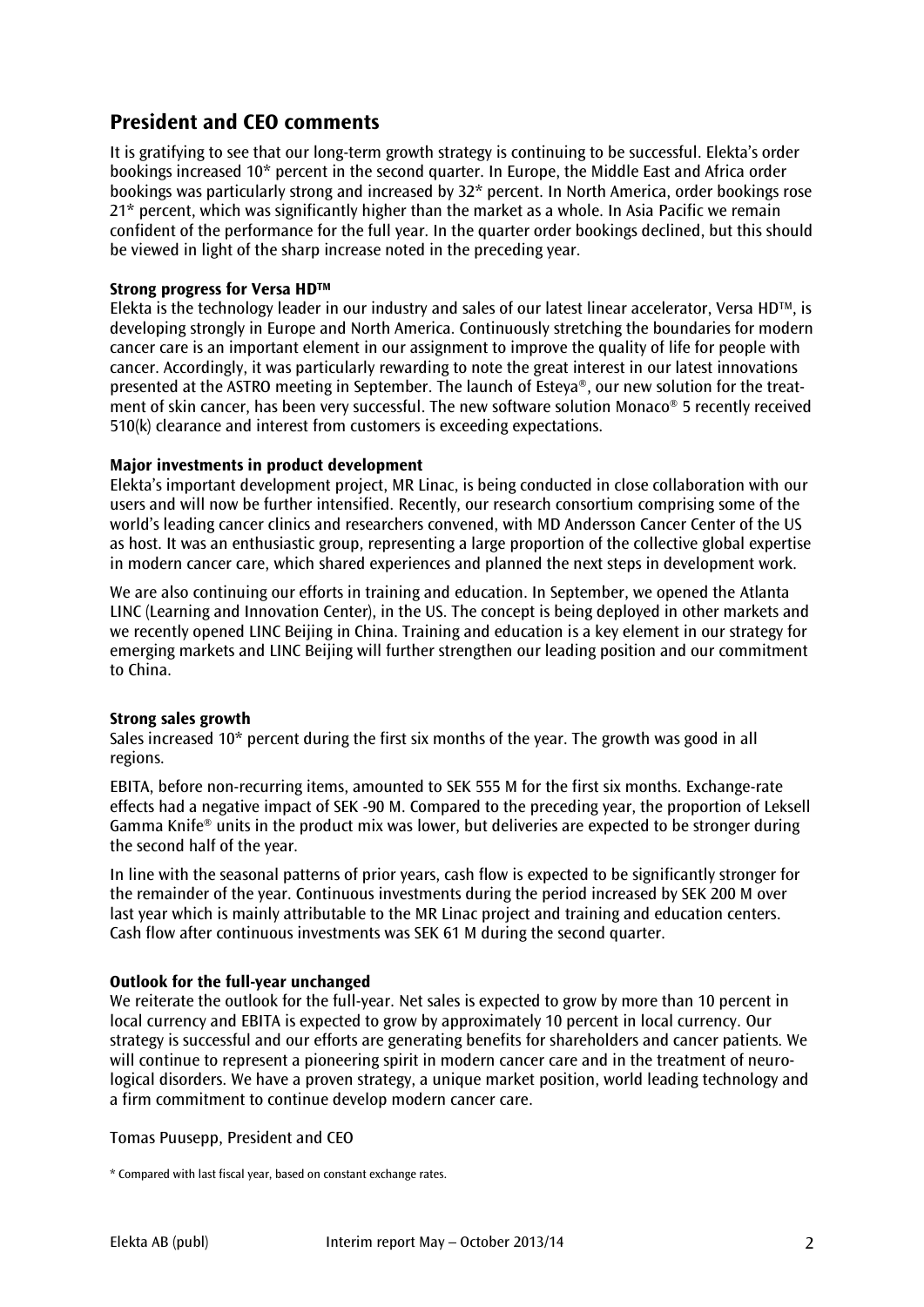*Presented amounts refer to the six-month period unless otherwise stated. Amounts within parentheses indicate comparative values for the equivalent period last fiscal year.* 

#### **Order bookings and order backlog**

Order bookings decreased 2 percent to SEK 5,128 M (5,224) and increased 5 percent based on constant exchange rates. Order bookings during the second quarter amounted to SEK 3,101 M (2,972), an increase of 10 percent based on constant exchange rates.

Order backlog was SEK 12,493 M, compared to SEK 11,942 M on April 30, 2013. Order backlog is converted at closing exchange rates. The translation of the backlog at exchange rates on October 31, 2013 compared to exchange rates on April 30, 2013 resulted in a negative translation difference of SEK 99 M.

| <b>Order bookings</b>          |           | 3 months 3 months |         | 6 months  | 6 months  |         | 12 months |        | 12 months |
|--------------------------------|-----------|-------------------|---------|-----------|-----------|---------|-----------|--------|-----------|
|                                | Aug - Oct | Aug - Oct         | Changel | May - Oct | May - Oct | Changel | rolling   | Change | May - Apr |
| <b>SEK M</b>                   | 2013/14   | 2012/13           |         | 2013/14   | 2012/13   |         | 2012/13   |        | 2012/13   |
| North and South America        | 1,056     | 1,025             | 3%      | 1.679     | 1.920     | $-13%$  | 4.229     | $-6%$  | 4,470     |
| Europe, Middle East and Africa | 1.215     | 939               | 29%     | 1.927     | 1.563     | 23%     | 4.242     | 14%    | 3,878     |
| Asia Pacific                   | 830       | 1,008             | $-18%$  | 1,522     | 1,741     | $-13%$  | 3,550     | 3%     | 3,769     |
| Group                          | 3,101     | 2.972             | 4%      | 5,128     | 5.224     | $-2%$   | 12.021    | 3%     | 12,117    |

#### **Market development**

#### *North and South America*

Order bookings decreased 13 percent during the first half of the year. Based on unchanged exchange rates, order bookings declined 8 percent. The contribution margin for the region was 31 percent (33).

During the second quarter Elekta's trend in North America was strong and order bookings rose 21 percent based on constant exchange rates. In November, Centers for Medicare & Medicaid Services (CMS) decided on new reimbursement levels for radiation therapy. This will increase reimbursement levels for all areas applicable to Elekta.

In Canada, demand for Elekta's cancer-treatment solutions has been favorable. The underlying growth in demand in the region is expected to continue, primarily due to an ageing and growing population.

The South American market is driven by a substantial shortage of treatment capacity and an intensified focus on improving cancer care. During the period, order bookings in the region declined compared to last year. Elekta declined to continue to participate in a linear accelerator bidding process in Brazil due to non-acceptable commercial terms. After completion of the process, business has started to grow. Elekta's long-term growth potential and commitment to the region remains unchanged.

#### *Europe, Middle East and Africa*

Order bookings rose 23 percent during the first half of the year. Based on unchanged exchange rates, order bookings rose 26 percent. The contribution margin for the region was 34 percent (31).

The market trend in Europe was strong. The established markets demonstrated favorable growth across all territories and Elekta achieved particularly strong growth in Scandinavia and France. The established markets continue showing a trend towards demand of more effective and advanced treatment systems. The emerging markets have had good development during the period.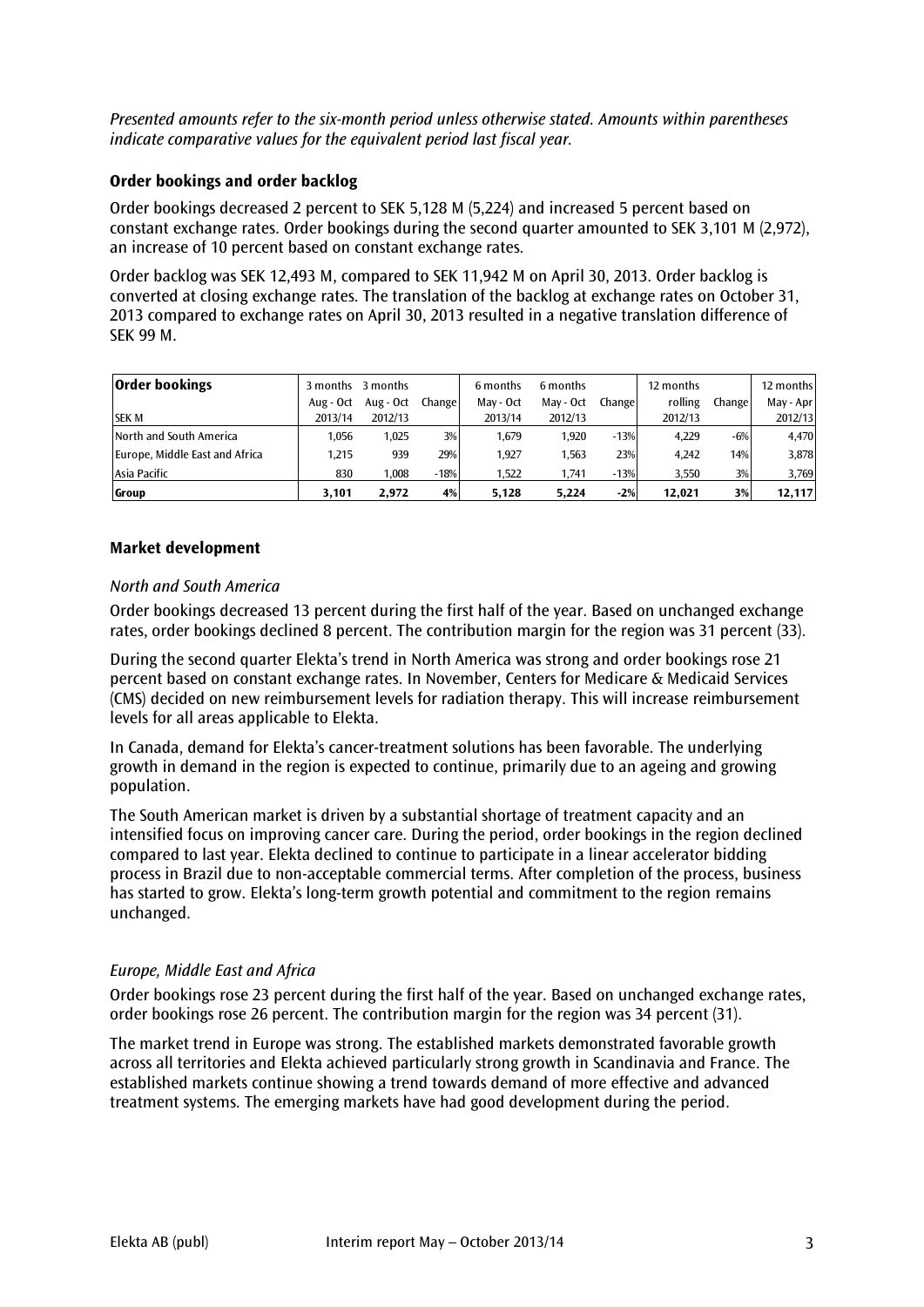#### *Asia Pacific*

Order bookings decreased 13 percent during the first half of the year. Based on unchanged exchange rates, order bookings declined 1 percent. The contribution margin for the region was 23 percent (29). The decline is mainly related to product mix.

Elekta is the market leader in the region with strong order growth prospects for the full year. Japan continued to perform well. Elekta has a strong presence in neurosurgery and software in Japan, and is expected to continue to increase its market share in oncology. China developed in line with expectations and comparisons should take into consideration the record order booked in Q2 last year. Prospects are good for strong development in China for the remainder of the year. In India, import regulations for radiation therapy equipment were amended, which, together with weak currency, resulted in delays of orders and deliveries. By maintaining focus on growth, the conditions are good to support care providers in these countries in their endeavor to advance and enhance cancer care in the region.

#### **Net sales**

Net sales increased 4 percent to SEK 4,355 M (4,180). Based on constant exchange rates, net sales grew by 10 percent and growth was good in all regions.

| Net sales                      | 3 months  | 3 months  |        | 6 months  | 6 months  |         | 12 months |        | 12 months |
|--------------------------------|-----------|-----------|--------|-----------|-----------|---------|-----------|--------|-----------|
|                                | Aug - Oct | Aug - Oct | Change | May - Oct | May - Oct | Changel | rolling   | Change | May - Apr |
| <b>SEK M</b>                   | 2013/14   | 2012/13   |        | 2013/14   | 2012/13   |         | 2012/13   |        | 2012/13   |
| North and South America        | 702       | 777       | $-10%$ | 1.472     | 1.485     | $-1%$   | 3.508     | 4%     | 3,521     |
| Europe, Middle East and Africa | 998       | 860       | 16%    | 1.580     | 1.344     | 18%     | 3.797     | 10%    | 3,561     |
| Asia Pacific                   | 743       | 848       | $-12%$ | 1.303     | 1.351     | $-4%$   | 3.209     | 5%     | 3,257     |
| Group                          | 2.443     | 2.485     | $-2%$  | 4,355     | 4.180     | 4%      | 10.514    | 7%     | 10,339    |

#### **Earnings**

Gross income amounted to SEK 1,868 M (1,897) representing a margin of 43 percent (45).

The gross margin was negatively impacted by exchange-rate effects and by the medical device tax in the US. Compared with the preceding year, the proportion of Leksell Gamma Knife® units in the product mix was lower, but deliveries are expected to be stronger during the second half of the year.

EBITA before non-recurring items was 555 M (599). Operating result before non-recurring items was SEK 411 M (480). Operating margin, before non-recurring items, amounted to 9 percent (11). Nonrecurring items amounted to SEK -61 M (-17) during the period and SEK -27 M (-10) in the quarter, and mainly consist of legal costs.

Research and development expenditures, before capitalization of development costs, are increasing according to plan and amounted to SEK 591 M (438) equal to 14 percent (10) of net sales.

The effect from changes in exchange rates was negative by approximately SEK -90 M, including hedges.

The change in unrealized exchange rate effects from cash flow hedges amounted to SEK 37 M (43) and is reported in other comprehensive income. Closing balance of unrealized exchange rate effects from cash flow hedges in shareholders' equity was SEK 105 M (68 on April 30, 2013) exclusive of tax.

Net financial items amounted to SEK -109 M (-89). Financial net was negatively affected by participations in associates with SEK -7 M (-8).

Income before tax amounted to SEK 241 M (374). Tax amounted to SEK -58 M (-101). Net income amounted to SEK 183 M (273).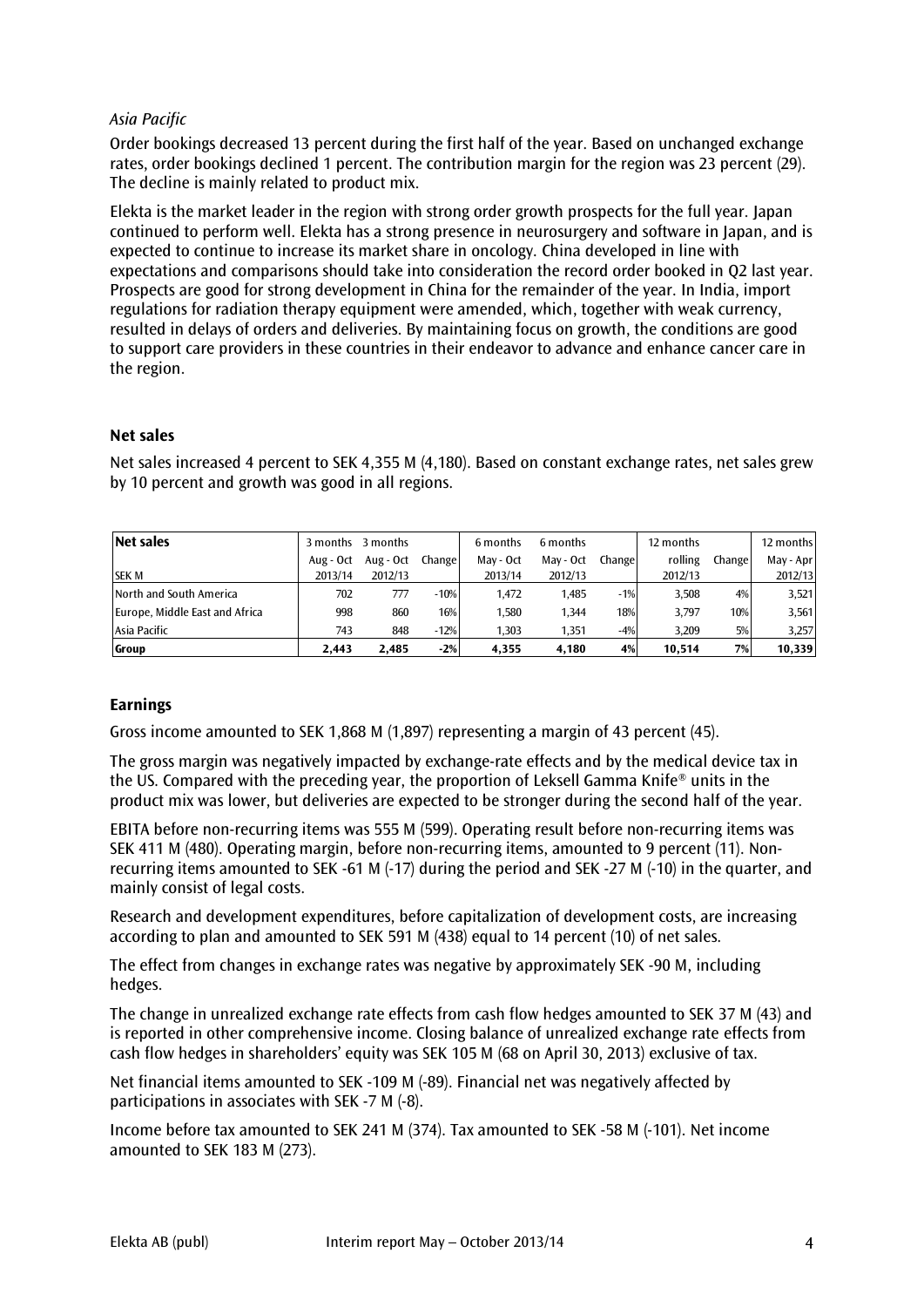Earnings per share amounted to SEK 0.48 (0.70) before dilution and SEK 0.48 (0.70) after dilution.

Return on shareholders' equity amounted to 25 percent (27) and return on capital employed amounted to 20 percent (22).

#### **Investments and depreciation**

Continuous investments amounted to SEK 414 M (214). Amortization of intangible assets and depreciation of tangible fixed assets amounted to a total of SEK -202 M (-171). Capitalization and amortization of development costs are presented in the table below.

| Capitalized development costs                 |         |                                         |         |         | 3 months 3 months 6 months 6 months 12 months 12 months |           |
|-----------------------------------------------|---------|-----------------------------------------|---------|---------|---------------------------------------------------------|-----------|
|                                               |         | Aug - Oct Aug - Oct May - Oct May - Oct |         |         | rolling                                                 | May - Apr |
| <b>SEK M</b>                                  | 2013/14 | 2012/13                                 | 2013/14 | 2012/13 | 2012/13                                                 | 2012/13   |
| Capitalization of development costs           | 126     | 83                                      | 223     | 141     | 402                                                     | 320       |
| of which R&D                                  | 125     | 74                                      | 222     | 123     | 385                                                     | 286       |
| Amortization of capitalized development costs | -46     | $-31$                                   | -83     | $-62$   | $-130$                                                  | $-109$    |
| of which R&D                                  | -40     | $-31$                                   | -71     | $-62$   | $-116$                                                  | $-107$    |
| Capitalized development costs, net            | 80      | 52                                      | 140     | 79      | 272                                                     | 211       |
| of which R&D                                  | 85      | 43                                      | 151     | 61      | 269                                                     | 179       |

#### **Liquidity and financial position**

Cash flow after continuous investments amounted to SEK -523 M (223). The cash flow was affected by higher continuous investments, SEK -414 M (-214) and increased working capital, SEK -305 M (171), mainly inventory for planned deliveries during the second half of the year. The increase in continuous investments is related to research and development and the establishment of new advanced education and training centers. Following the seasonal pattern Elekta expects a significantly stronger cash flow for the remainder of the year.

Cash and cash equivalents amounted to SEK 1,173 M (2,567 on April 30, 2013) and interest-bearing liabilities amounted to SEK 4,419 M (4,552 on April 30, 2013). Thus, net debt amounted to SEK 3,247 M (1,985 on April 30, 2013). Net debt/equity ratio was 0.64 (0.36 on April 30, 2013).

#### **Significant events during the period**

#### *Lawsuit with Varian Medical Systems resolved*

The lawsuit with Varian Medical Systems, announced in August 2012, has been resolved by mutual agreement by the parties.

#### *Acquisition of shares in BMEI*

Elekta has acquired the remaining 20 percent of shares in the Chinese subsidiary BMEI, and owns thereafter 100 percent. BMEI develops and manufactures the Elekta Compact™ linear accelerator, among other products.

#### *Niklas Savander appointed as new President and CEO for Elekta*

Niklas Savander has been appointed as Elekta's next President and Chief Executive Officer, effective May 1, 2014. Niklas Savander will succeed Tomas Puusepp, who will continue with Elekta as a member of its Board of Directors.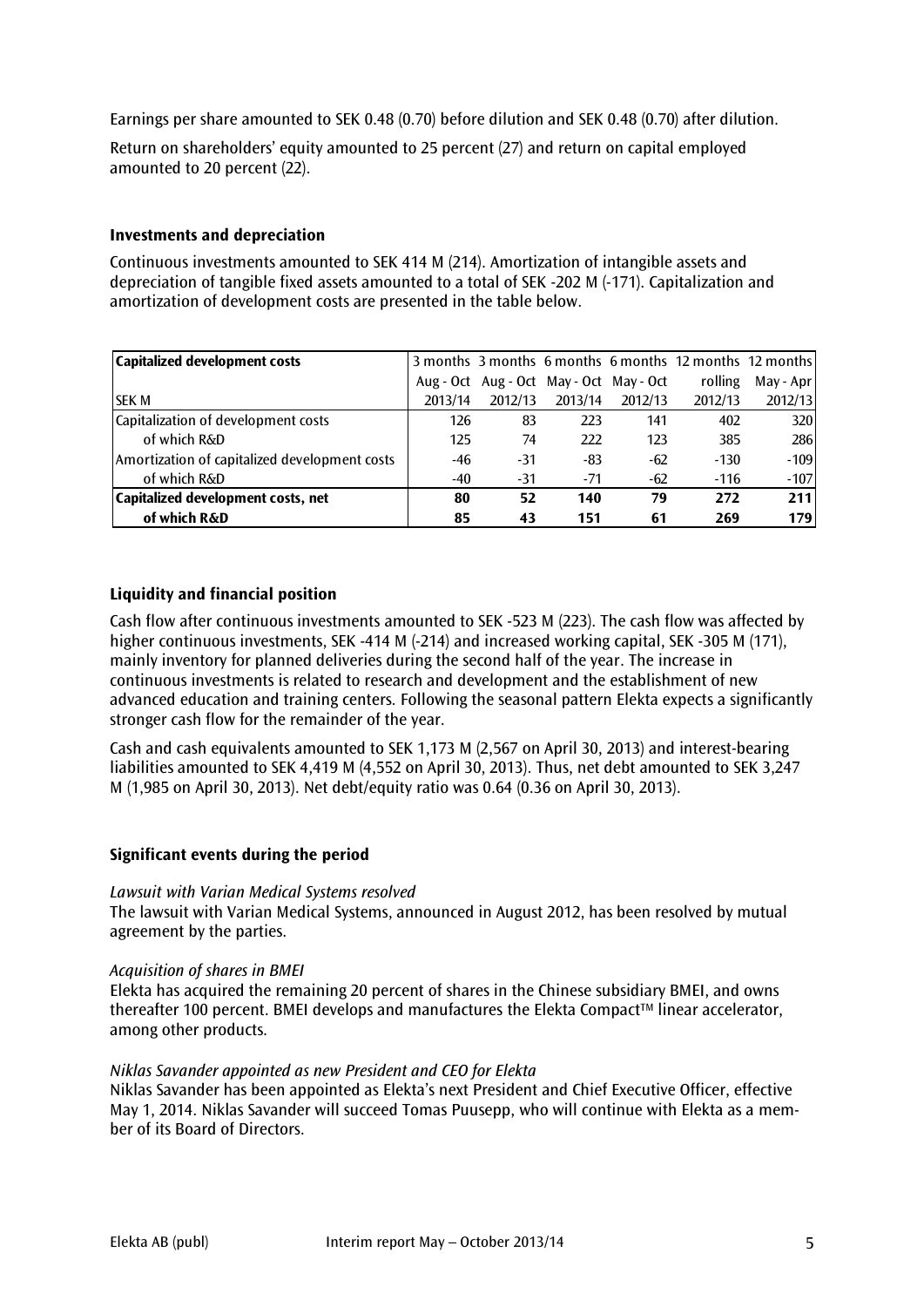#### **Employees**

The average number of employees was 3,535 (3,311). The average number of employees in the Parent Company was 27 (23). The number of employees on October 31, 2013 totaled 3,691. On April 30, 2013, the number of employees in Elekta totaled 3,488.

#### **Shares**

During the period 2,103 new B-shares were subscribed through conversion of convertibles. Total number of registered shares on October 31, 2013 was 382,826,235 divided between 14,250,000 A-shares and 368,576,235 B-shares. Fully diluted shares amount to 400,683,092. The effect is related to the Elekta 2012/17 convertible bond.

#### **Outlook for fiscal year 2013/14**

Exchange rate movements compared to fiscal year 2012/13 are expected to have a negative impact of about 5 percentage points on EBITA growth.

The outlook in local currency is reiterated. In fiscal year 2013/14, net sales is expected to grow by more than 10 percent in local currency. The EBITA is expected to grow by approximately 10 percent in local currency.

#### **Risks and uncertainties**

Elekta's presence in a large number of geographical markets exposes the Group to political and economic risks on a global scale or in individual countries.

The competitive landscape for Elekta is continuously changing. The medical equipment industry is characterized by rapid technological developments and continuous improvements of industrial knowhow, resulting in companies launching new products and improved methods for treatment. Elekta strives to be the leader in innovation and offer the most competitive product portfolio, developed in close collaboration with key research leaders in the field. To secure the proceeds of research investments, it is of importance that such new products and technology are protected from the risk of improper use by competitors. When possible and deemed appropriate, Elekta protects its intellectual property rights by way of patents, copyrights and trademark registrations.

Elekta sells solutions through its direct sales force and through an external network of agents and distributors. The Company's continued success is dependent on the ability to establish and maintain successful relationships with customers. Elekta is continuously evaluating how to enter new markets considering both the opportunities and the risks involved. There are regulatory registration requirements with each new market that potentially could delay product introductions and certifications. The stability of the political system in certain countries and the security situation for employees traveling to exposed areas are constantly evaluated. Corruption is a risk and an obstacle for development and growth in some countries. Elekta has implemented a specific anti-corruption policy to guide the business by aiming to be in line with national and international regulations and best practices against corruption.

Elekta's operations comprise several markets that expose the Group to a vast number of laws, regulations, policies and guidelines regarding, for example, health, security, environmental matters, trade restrictions, competition and delivery of products. Elekta's quality systems describes these requirements, which are reviewed and certified by external supervisory bodies and are regularly inspected by authorities in applicable countries, for example the US FDA. Non-compliance of, for example, safety regulations can result in delayed or stopped deliveries of products. Changes in regulations and rules might also increase Elekta's costs and delay the development and introduction of new products.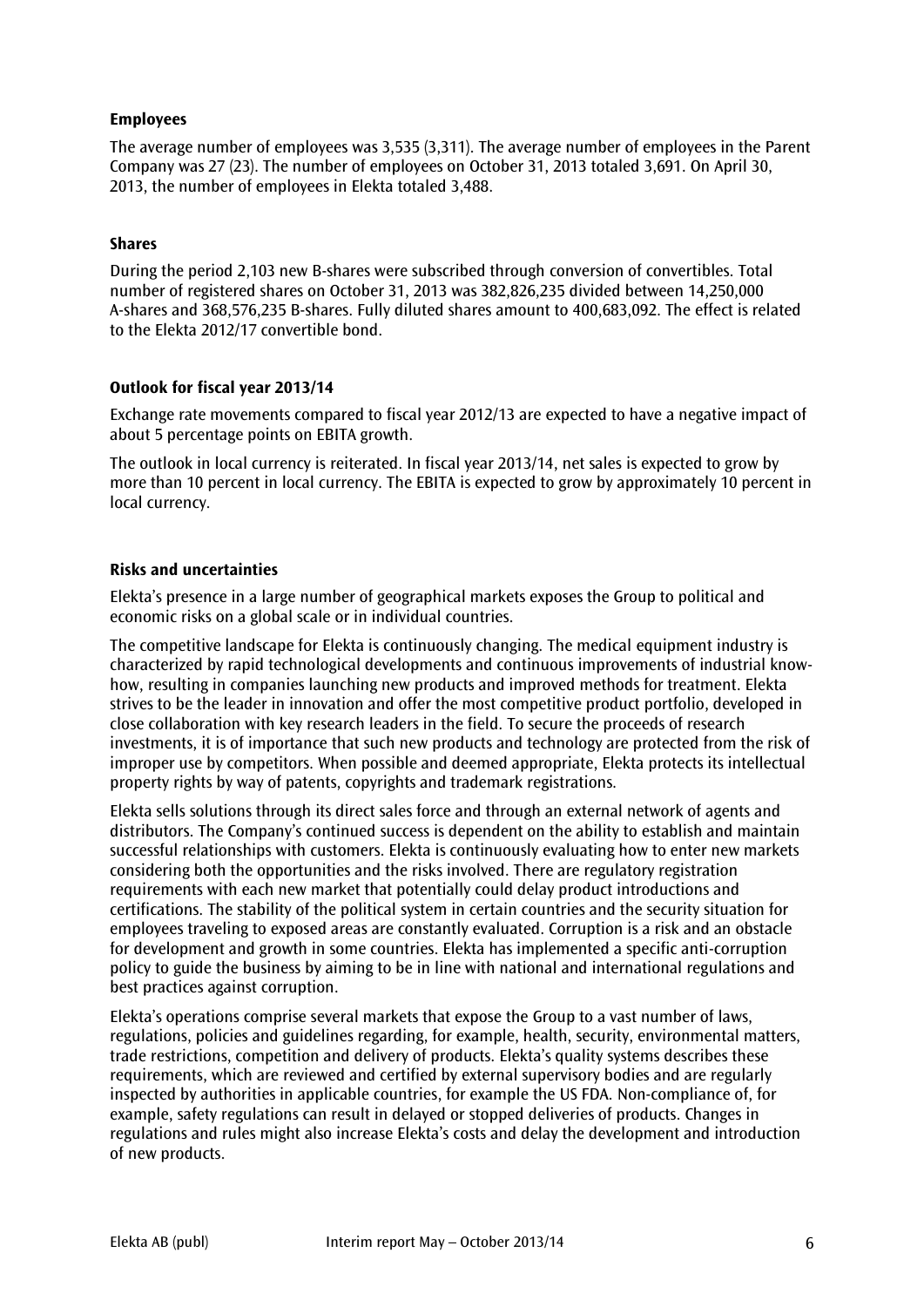Elekta depends also on the capability of producing advanced medical equipment, which requires highly qualified personnel. The Company's ability to attract and retain qualified personnel and management has a significant impact on the future success of the Group.

Weak economic development and high levels of public debt might, in some markets, mean less availability of financing for private customers and reduced future health care spending by governments. Political decisions that could impact the healthcare reimbursement systems also constitute a risk factor. Elekta's ability to commercialize products is dependent on the reimbursement level that hospitals and clinics can obtain for different types of treatments. Alterations in the existing reimbursement systems related to medical products, or implementation of new regulations, might impact future product mix in specific markets.

Elekta's ability to deliver treatment equipment relies largely on customers' readiness to receive the delivery at site. Depending on contractual payment terms a delay can result in postponed invoicing and also affect timing of revenue recognition. The Group's credit risks are normally limited since customer operations are, to a large extent, financed either directly or indirectly by public funds.

Elekta's production sites depend on a number of suppliers for components. There is a risk that those suppliers might change their terms, or that delivery difficulties might occur due to circumstances beyond the Company's control. Critical suppliers are regularly followed up regarding delivery precision and quality of components.

In its operations, Elekta is subject to a number of financial risks primarily related to exchange rate fluctuations. In the short-term, the effect of currency movements is reduced through forward contracts. Hedging is conducted on the basis of expected net sales over a period of up to 24 months. The scope of the hedging is determined by the Company's assessment of currency risks. Risk management is regulated through a financial policy established by the Board of Directors. Overall responsibility for handling the Group's financial risks, and developing methods and guidelines for dealing with financial risks, rests with executive management and the finance function. For more detailed information regarding these risks, please see Note 2 in the annual report 2012/13.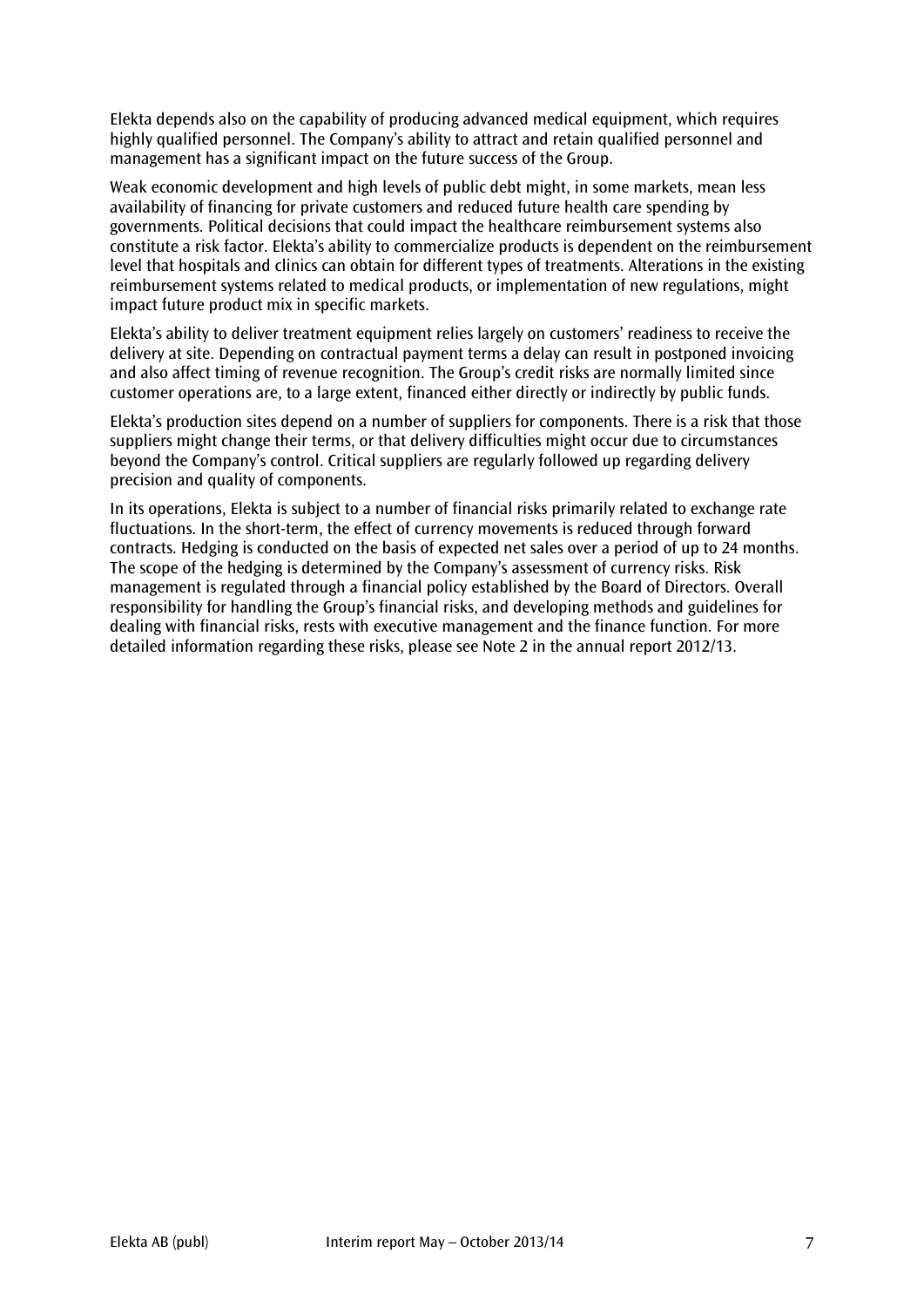Stockholm, December 4, 2013

The Board of Directors and CEO declare that the undersigned interim report provides a fair overview of the parent company's and Group's operations, their financial position and performance, and describes material risks and uncertainties facing the parent company and other companies in the Group.

Laurent Leksell **Example 2** Hans Barella<br>Chairman of the Board **Chairman of the Board** Member of the Board Member of the Board Chairman of the Board

Birgitta Stymne Göransson Siaou-Sze Lien Tomas Puusepp<br>Member of the Board Member of the Board Member of the Board Member of the Board

Member of the Board Member of the Board Member of the Board President and CEO

Wolfgang Reim and Jan Secher Member of the Board Member of the Board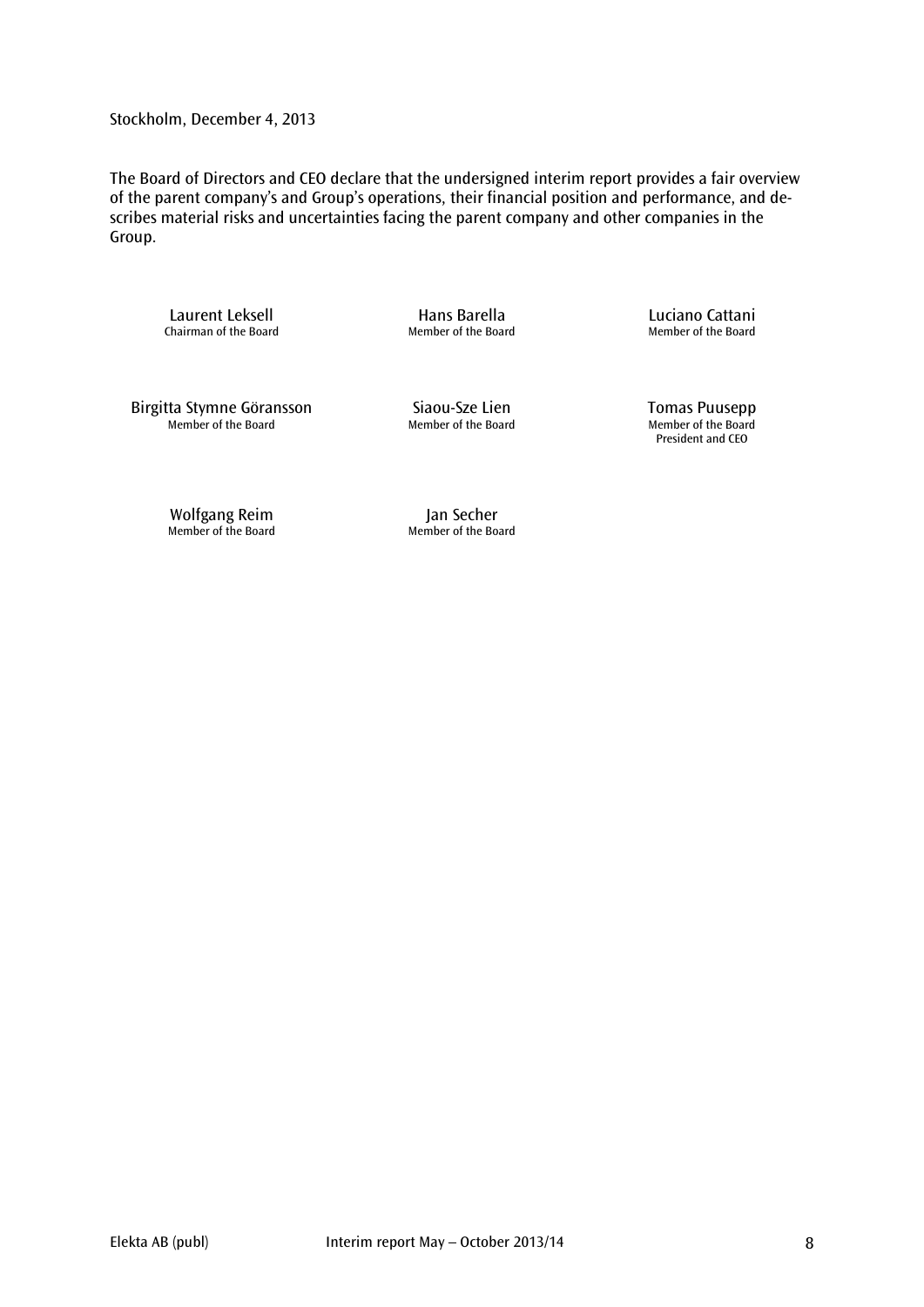#### **Report of Review of Interim Financial Information**

#### **Introduction**

We have reviewed this report for the period 1 May 2013 to 31 October 2013 for Elekta AB (publ.). The Board of Directors and the CEO are responsible for the preparation and presentation of this interim report in accordance with IAS 34 and the Swedish Annual Accounts Act. Our responsibility is to express a conclusion on this interim report based on our review.

#### **Scope of Review**

We conducted our review in accordance with the Swedish Standard on Review Engagements SÖG 2410, Review of Interim Report Performed by the Independent Auditor of the Entity. A review consists of making inquiries, primarily of persons responsible for financial and accounting matters, and applying analytical and other review procedures. A review is substantially less in scope than an audit conducted in accordance with International Standards on Auditing, ISA, and other generally accepted auditing standards in Sweden. The procedures performed in a review do not enable us to obtain assurance that we would become aware of all significant matters that might be identified in an audit. Accordingly, we do not express an audit opinion.

#### **Conclusion**

Based on our review, nothing has come to our attention that causes us to believe that the interim report is not prepared, in all material respects, in accordance with IAS 34 and the Swedish Annual Accounts Act, regarding the Group, and with the Swedish Annual Accounts Act, regarding the Parent Company.

Stockholm, December 4, 2013

*PricewaterhouseCoopers AB*

*Johan Engstam Auditor-in-charge Authorised Public Accountant*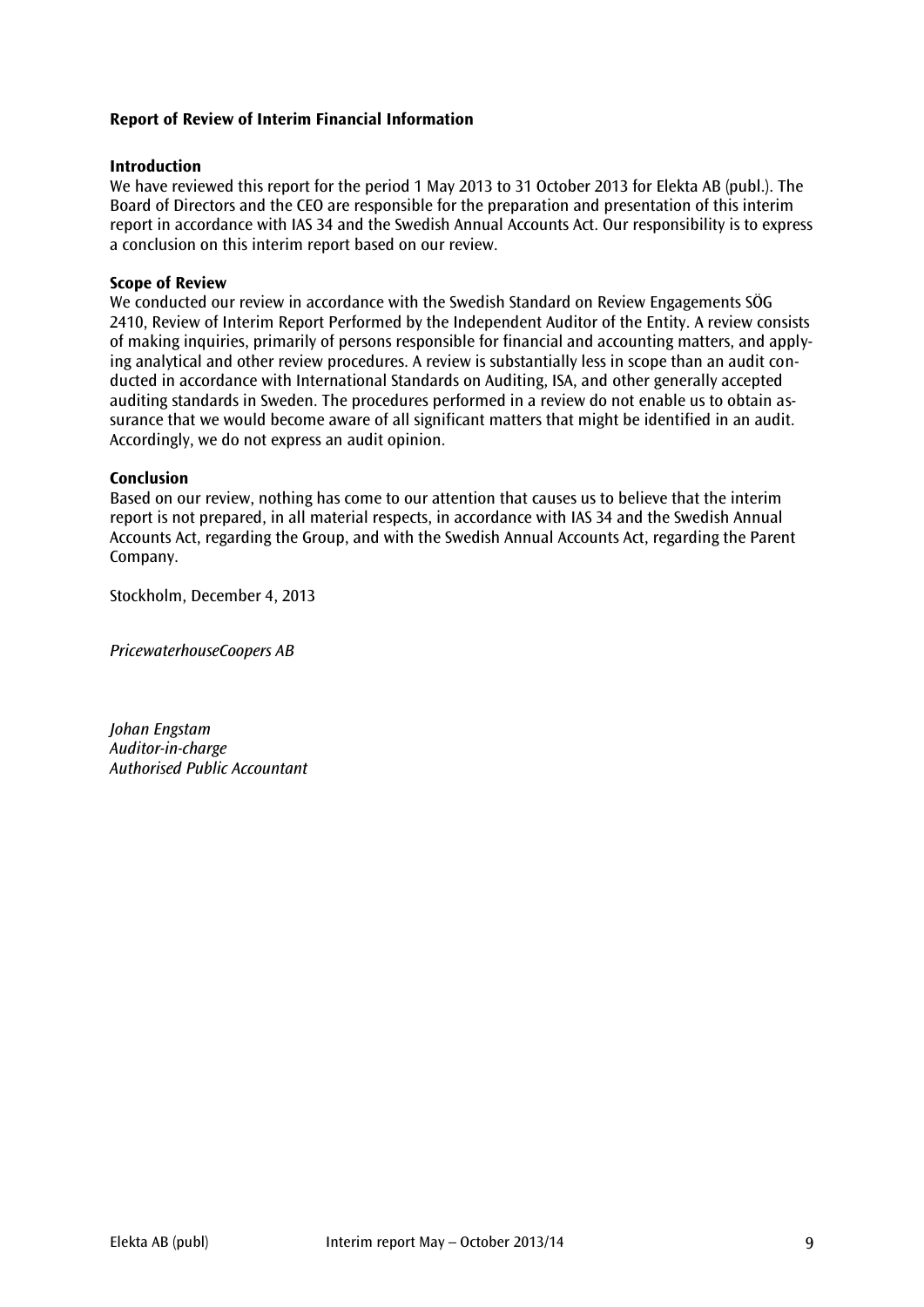#### **Conference call**

Elekta will host a telephone conference at 10:00 – 11:00 CET on December 4, with President and CEO Tomas Puusepp and CFO Håkan Bergström.

To take part in the conference call, please dial in about 5-10 minutes in advance and use the access code 938863.

Swedish dial-in number: +46 (0)8 5052 0110, UK dial-in number: +44 (0)20 7162 0077, US dial-in number: + 1 877 491 0064.

The telephone conference will also be broadcasted over the internet (listen only). Please use the link: <https://engage.vevent.com/rt/elekta~elektaq2report>

#### **Financial information**

Interim report May–January 2013/14 February 27, 2014 Year-end report May – April 2013/14 May 28, 2014

#### **For further information, please contact:**

Håkan Bergström, CFO, Elekta AB (publ) +46 8 587 25 547, hakan.bergstrom@elekta.com

Johan Andersson, Director Investor Relations, Elekta AB (publ) +46 702 100 451, [johan.andersson@elekta.com](mailto:johan.anderssonmelbi@elekta.com)

#### **Elekta AB (publ)**

Corporate registration number 556170-4015 Kungstensgatan 18 – Box 7593 – SE 103 93 Stockholm, Sweden

The above information is such that Elekta AB (publ) shall make public in accordance with the Securities Market Act and/or the Financial Instruments Trading Act. The information was published at 07:30 CET on December 4, 2013.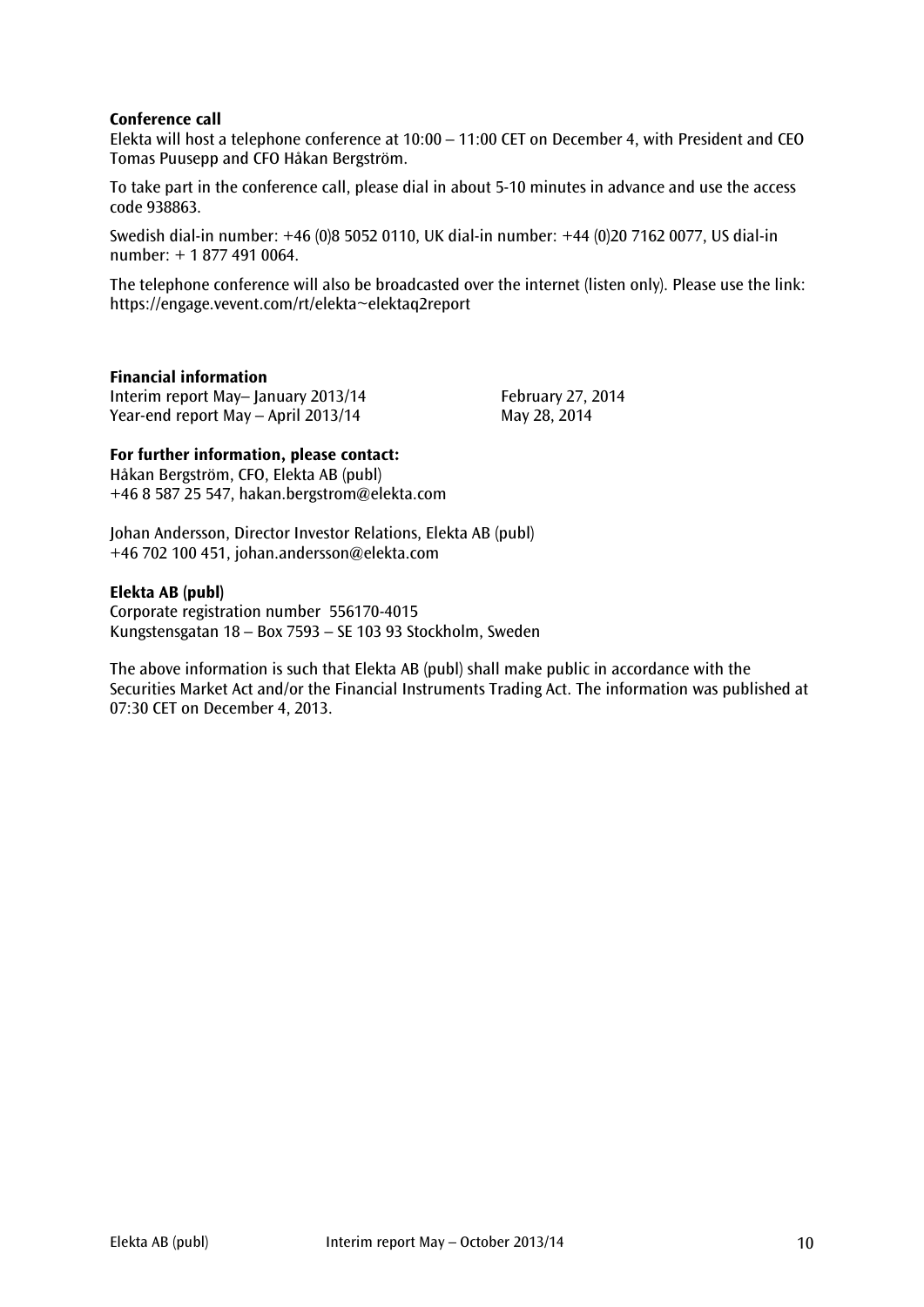#### **Accounting principles**

This interim report is prepared, with regard to the Group, according to IAS 34 and the Swedish Annual Accounts Act and, with regard to the Parent Company, according to the Swedish Annual Accounts Act and RFR 2. The accounting principles applied correspond to those presented in Note 1 of the Annual Report 2012/13 except effects from new/revised IFRS applied from 1 May, 2013:

#### *IAS 1 Presentation of Financial Statements*

The amendments to the standard require the items in other comprehensive income to be split into two categories: items that will not be reclassified to the income statement and items that subsequently may be reclassified to the income statement. Taxes are disclosed for each category.

#### *IAS 19 Employee Benefits*

The amendments to the standard mean, for Elekta, that revaluation of the net debt related to defined benefit pension plans is reported in other comprehensive income instead of in the income statement. Furthermore, interest expenses and expected return on plan assets are replaced by a net interest based on the discount rate and the net deficit or net surplus related to a defined-benefit plan.

#### *Other changes*

IFRS 13 Fair Value Measurement has brought about certain disclosures on financial instruments in the interim reports. Other amended standards, which are effective and applied from the fiscal year 2013/14, have been assessed as not having any material impact on the financial reports.

| Country              | Currency   | Average rate |                     |        |         | <b>Closing rate</b> |        |
|----------------------|------------|--------------|---------------------|--------|---------|---------------------|--------|
|                      |            |              | May - Oct May - Oct | Change | Oct 31, | Apr 30,             | Change |
|                      |            | 2013/14      | 2012/13             |        | 2013    | 2013                |        |
| Euroland             | 1 EUR      | 8.673        | 8.639               | $0\%$  | 8.803   | 8.575               | 3%     |
| <b>Great Britain</b> | 1 GBP      | 10.181       | 10.811              | $-6%$  | 10.299  | 10.162              | 1%     |
| Japan                | $1$ $ PY $ | 0.066        | 0.087               | $-24%$ | 0.065   | 0.067               | $-3%$  |
| <b>United States</b> | 1 USD      | 6.544        | 6.834               | $-4%$  | 6.421   | 6.560               | $-2%$  |

#### **Exchange rates**

Regarding foreign group companies, order bookings and income statement are translated at average exchange rates for the reporting period while order backlog and balance sheet are translated at closing exchange rates.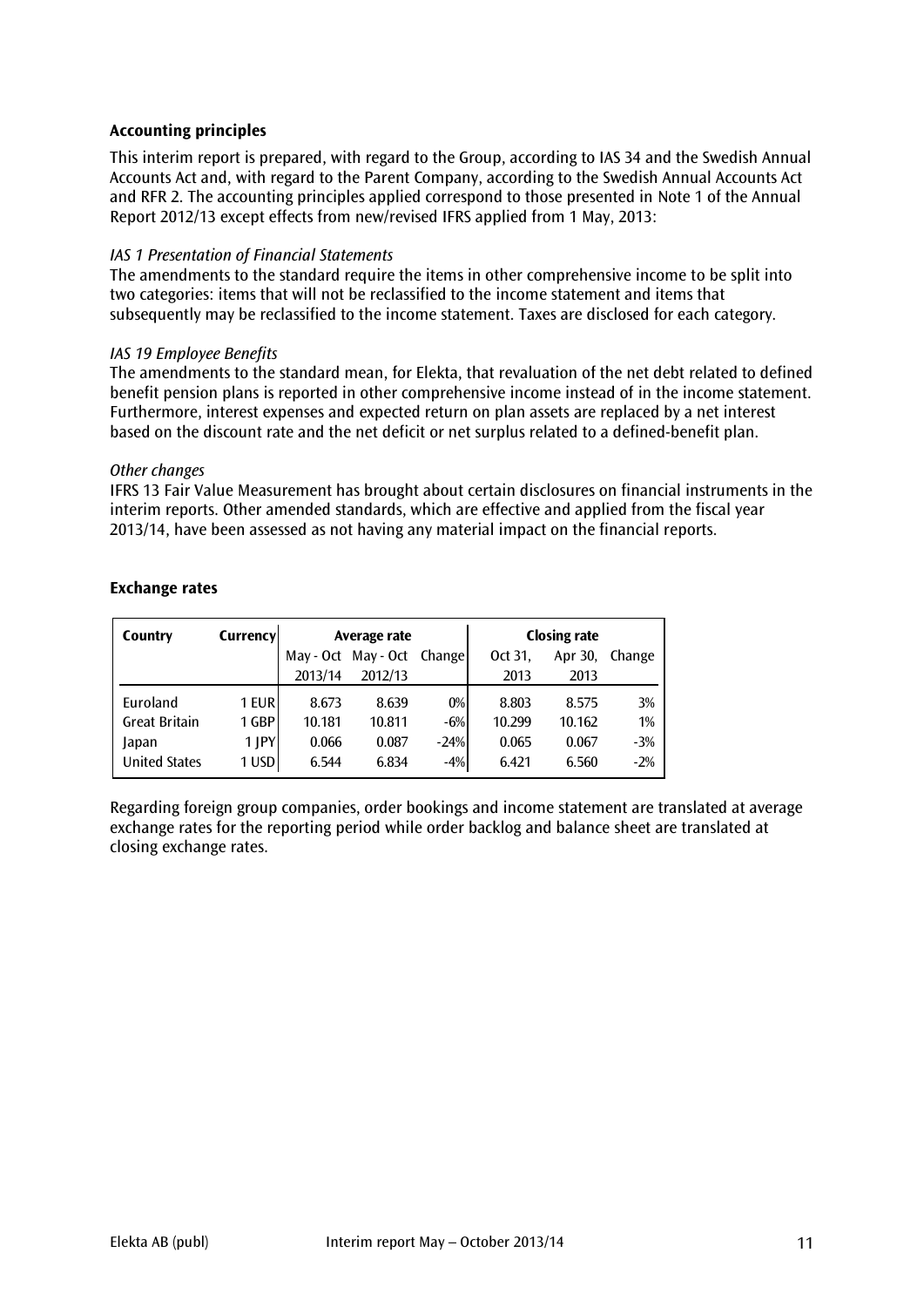|  | <b>CONSOLIDATED INCOME STATEMENT AND STATEMENT OF COMPREHENSIVE INCOME</b> |  |
|--|----------------------------------------------------------------------------|--|
|  |                                                                            |  |

| <b>SEK M</b>                                                                 | 3 months       | 3 months       | 6 months  | 6 months  | 12 months | 12 months |
|------------------------------------------------------------------------------|----------------|----------------|-----------|-----------|-----------|-----------|
|                                                                              | Aug - Oct      | Aug - Oct      | May - Oct | May - Oct | rolling   | May - Apr |
| <b>INCOME STATEMENT</b>                                                      | 2013/14        | 2012/13        | 2013/14   | 2012/13   | 2012/13   | 2012/13   |
| Net sales                                                                    | 2,443          | 2,485          | 4,355     | 4,180     | 10,514    | 10,339    |
| Cost of products sold                                                        | $-1,381$       | $-1,333$       | $-2,487$  | $-2,283$  | $-5,761$  | $-5,557$  |
| <b>Gross income</b>                                                          | 1,062          | 1,152          | 1,868     | 1,897     | 4,753     | 4,782     |
| Selling expenses                                                             | $-279$         | $-310$         | $-537$    | $-598$    | $-1,086$  | $-1,147$  |
| Administrative expenses                                                      | $-235$         | $-230$         | $-465$    | $-436$    | $-907$    | $-878$    |
| R&D expenses                                                                 | $-220$         | $-178$         | $-440$    | $-377$    | $-778$    | $-715$    |
| Exchange rate differences                                                    | F              | $-24$          | $-15$     | -6        | 7         | 16        |
| Operating result before non-recurring items                                  | 331            | 410            | 411       | 480       | 1,989     | 2,058     |
| Transaction and restructuring costs                                          |                | $\mathbf{0}$   |           | $\bf{0}$  | $\bf{0}$  | $\theta$  |
| Other non-recurring items                                                    | $-27$          | $-10$          | $-61$     | $-17$     | $-90$     | $-46$     |
| <b>Operating result</b>                                                      | 304            | 400            | 350       | 463       | 1,899     | 2,012     |
| Result from participations in associates                                     | $-4$           | $\overline{2}$ | $-7$      | -8        | $-28$     | $-29$     |
| Interest income                                                              | 6              | 6              | 11        | 16        | 27        | 32        |
| Interest expenses and similar items                                          | $-54$          | $-55$          | $-110$    | $-96$     | $-237$    | $-223$    |
| Exchange rate differences                                                    | $\theta$       | $\mathbf{0}$   | $-3$      | $-1$      | 6         | 8         |
| <b>Profit before tax</b>                                                     | 252            | 353            | 241       | 374       | 1,667     | 1,800     |
| Income taxes                                                                 | $-61$          | $-95$          | $-58$     | $-101$    | $-406$    | $-449$    |
| Net income                                                                   | 191            | 258            | 183       | 273       | 1,261     | 1,351     |
|                                                                              |                |                |           |           |           |           |
| Net income attributable to:                                                  |                |                |           |           |           |           |
| <b>Parent Company shareholders</b>                                           | 189            | 255            | 183       | 267       | 1,256     | 1,340     |
| Non-controlling interests                                                    | $\overline{2}$ | 3              | $\theta$  | 6         | 5         | 11        |
| Earnings per share before dilution, SEK                                      | 0.49           | 0.67           | 0.48      | 0.70      | 3.30      | 3.52      |
| Earnings per share after dilution, SEK                                       | 0.49           | 0.67           | 0.48      | 0.70      | 3.30      | 3.52      |
|                                                                              |                |                |           |           |           |           |
| STATEMENT OF COMPREHENSIVE INCOME                                            |                |                |           |           |           |           |
| Net income                                                                   | 191            | 258            | 183       | 273       | 1,261     | 1,351     |
| Other comprehensive income:                                                  |                |                |           |           |           |           |
| Items that subsequently may be reclassified to the statement of income       |                |                |           |           |           |           |
| Revaluation of cash flow hedges                                              | 72             | 31             | 37        | 43        | 28        | 34        |
| Translation differences from foreign operations                              | 70             | 65             | 80        | $-181$    | $-92$     | $-353$    |
| Tax                                                                          | $-17$          | $-10$          | - 9       | $-11$     | $-3$      | - 5       |
| Total items that subsequently may be reclassified to the statement of income | 125            | 86             | 108       | $-149$    | $-67$     | $-324$    |
| Other comprehensive income for the period                                    | 125            | 86             | 108       | $-149$    | -67       | $-324$    |
| Comprehensive income for the period                                          | 316            | 344            | 291       | 124       | 1,194     | 1,027     |
| Comprehensive income attributable to:                                        |                |                |           |           |           |           |
| Parent Company shareholders                                                  | 315            | 341            | 293       | 118       | 1,191     | 1,016     |
| Non-controlling interests                                                    | $\overline{1}$ | ٦              | $-2$      | 6         | 3         | 11        |
|                                                                              |                |                |           |           |           |           |

| <b>RESULT OVERVIEW</b>                           | 3 months  | 3 months  | 6 months  | 6 months  | 12 months | 12 months |
|--------------------------------------------------|-----------|-----------|-----------|-----------|-----------|-----------|
|                                                  | Aug - Oct | Aug - Oct | May - Oct | May - Oct | rolling   | May - Apr |
| <b>SEK M</b>                                     | 2013/14   | 2012/13   | 2013/14   | 2012/13   | 2012/13   | 2012/13   |
| Operating result/EBIT before non-recurring items | 331       | 410       | 411       | 480       | 1,989     | 2,058     |
| Amortization:                                    |           |           |           |           |           |           |
| capitalized development costs                    | 46        | 31        | 83        | 62        | 130       | 109       |
| acquisitions                                     | 30        | 27        | 61        | 57        | 134       | 130       |
| <b>EBITA before non-recurring items</b>          | 407       | 468       | 555       | 599       | 2.253     | 2,297     |
| Depreciation                                     | 29        | 26        | 57        | 52        | 115       | 110       |
| <b>EBITDA before non-recurring items</b>         | 436       | 494       | 612       | 651       | 2.368     | 2,407     |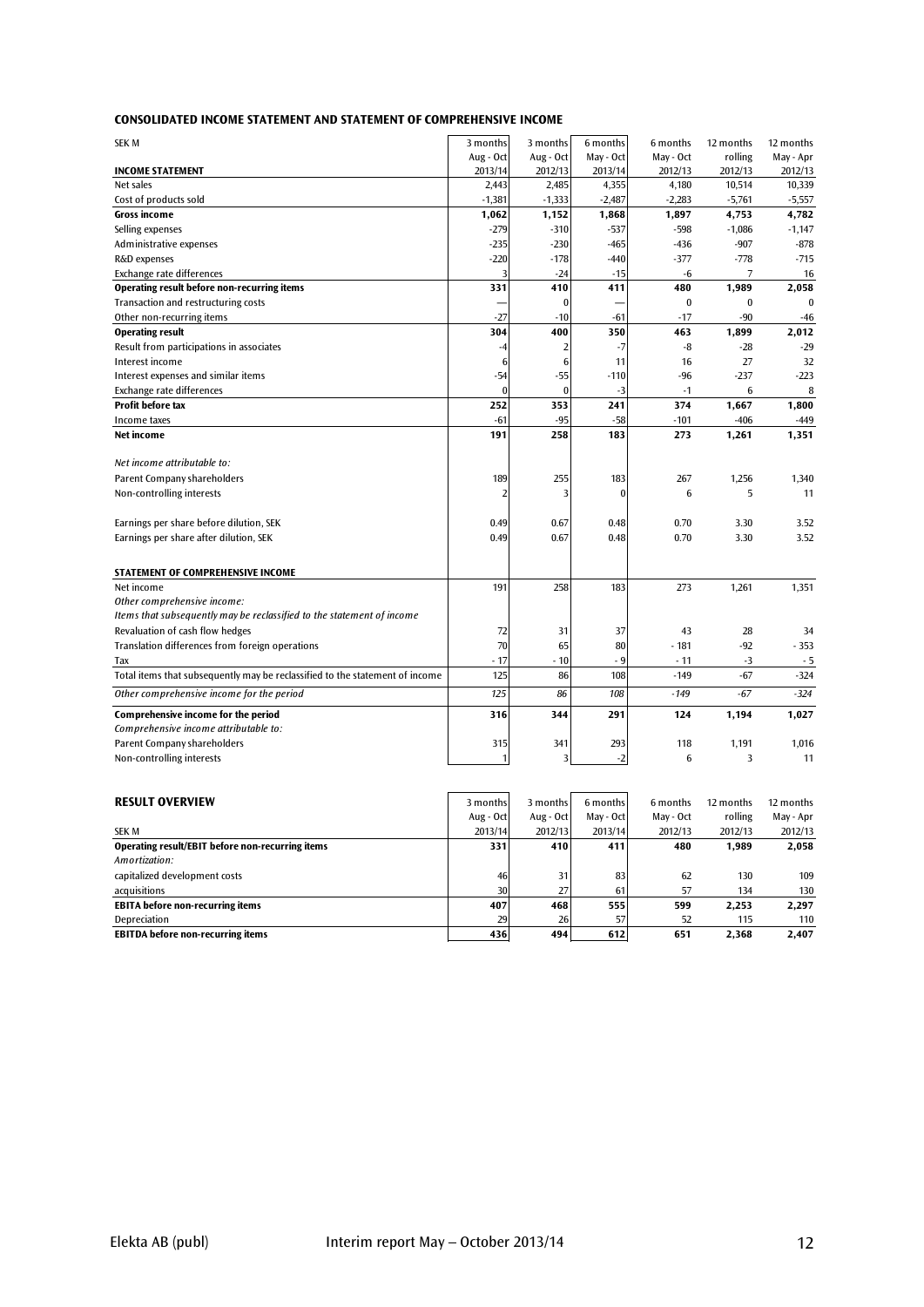| <b>CASH FLOW</b>                                                                                 | 3 months | 3 months  | 6 months  |           | 6 months 12 months 12 months |           |
|--------------------------------------------------------------------------------------------------|----------|-----------|-----------|-----------|------------------------------|-----------|
|                                                                                                  | Aug-Oct  | Aug - Oct | May - Oct | May - Oct | rolling                      | May - Apr |
| <b>SEK M</b>                                                                                     | 2013/14  | 2012/13   | 2013/14   | 2012/13   | 2012/13                      | 2012/13   |
| Income before tax                                                                                | 252      | 353       | 241       | 374       | 1,667                        | 1,800     |
| Amortization & Depreciation                                                                      | 106      | 84        | 202       | 171       | 380                          | 349       |
| Interest net                                                                                     | 41       | 39        | 85        | 63        | 181                          | 159       |
| Other non-cash items                                                                             | $-28$    | -85       | 18        | $-63$     | 147                          | 66        |
| Interest received and paid                                                                       | $-38$    | $-39$     | $-77$     | $-63$     | $-156$                       | $-142$    |
| Income taxes paid                                                                                | $-79$    | $-76$     | $-273$    | $-216$    | $-395$                       | $-338$    |
| Operating cash flow                                                                              | 254      | 276       | 196       | 266       | 1,824                        | 1,894     |
| Increase $\left(\frac{1}{2}\right)$ decrease $\left(\frac{1}{2}\right)$ in inventories           | $-87$    |           | $-244$    | $-180$    | $-207$                       | $-143$    |
| Increase $\left(\frac{1}{2}\right)$ decrease $\left(\frac{1}{2}\right)$ in operating receivables | $-42$    | -3        | 46        | 306       | $-933$                       | $-673$    |
| Increase $\left(\frac{1}{2}\right)$ decrease $\left(\frac{1}{2}\right)$ in operating liabilities | 157      | 247       | $-107$    | 45        | 640                          | 792       |
| Change in working capital                                                                        | 28       | 249       | $-305$    | 171       | $-500$                       | $-24$     |
| Cash flow from operating activities                                                              | 282      | 525       | $-109$    | 437       | 1,324                        | 1,870     |
| Continuous investments                                                                           | -221     | $-127$    | $-414$    | $-214$    | $-778$                       | -578      |
| <b>Cash flow after continuous investments</b>                                                    | 61       | 398       | $-523$    | 223       | 546                          | 1,292     |
| Business combinations and investments in associates                                              | 0        |           |           | $-77$     | $-7$                         | -84       |
| <b>Cash flow after investments</b>                                                               | 61       | 400       | $-524$    | 146       | 538                          | 1,208     |
| Cash flow from financing activities                                                              | $-757$   | $-446$    | $-890$    | -421      | $-849$                       | -380      |
| Cash flow for the period                                                                         | $-696$   | -46       | $-1,414$  | $-275$    | $-311$                       | 828       |
| Exchange rate differences                                                                        | 37       | -7        | 20        | $-31$     | $-105$                       | -156      |
| Change in cash and cash equivalents for the period                                               | $-659$   | $-53$     | $-1,394$  | $-306$    | $-416$                       | 672       |

|                                           |              |           | 12 months      |
|-------------------------------------------|--------------|-----------|----------------|
| <b>CHANGES IN EQUITY</b>                  | 6 months     | 6 months  |                |
|                                           | May - Oct    | May - Oct | May - Apr      |
| <b>SEK M</b>                              | 2013/14      | 2012/13   | 2012/13        |
| <b>Attributable to Elekta's owners</b>    |              |           |                |
| Opening balance                           | 5,547        | 4,999     | 4,999          |
| Comprehensive income for the period       | 293          | 118       | 1,016          |
| Incentive programs including deferred tax |              | -1        | $-45$          |
| <b>Exercise of warrants</b>               |              | 51        | 51             |
| Conversion of convertible loan            | $\mathbf{0}$ |           | $\overline{2}$ |
| Acquisition of non-controlling interest   | $-33$        |           |                |
| Dividend                                  | $-763$       | $-476$    | -476           |
| Total                                     | 5,045        | 4,691     | 5,547          |
|                                           |              |           |                |
| Attributable to non-controlling interests |              |           |                |
| Opening balance                           | 13           | 11        | 11             |
| Acquisition of non-controlling interest   | $\theta$     |           |                |
| Dividend                                  |              | $-9$      | $-9$           |
| Comprehensive income for the period       | $-2$         | 6         | 11             |
| Total                                     | 11           | 8         | 13             |
|                                           |              |           |                |
| <b>Closing balance</b>                    | 5,056        | 4,699     | 5,560          |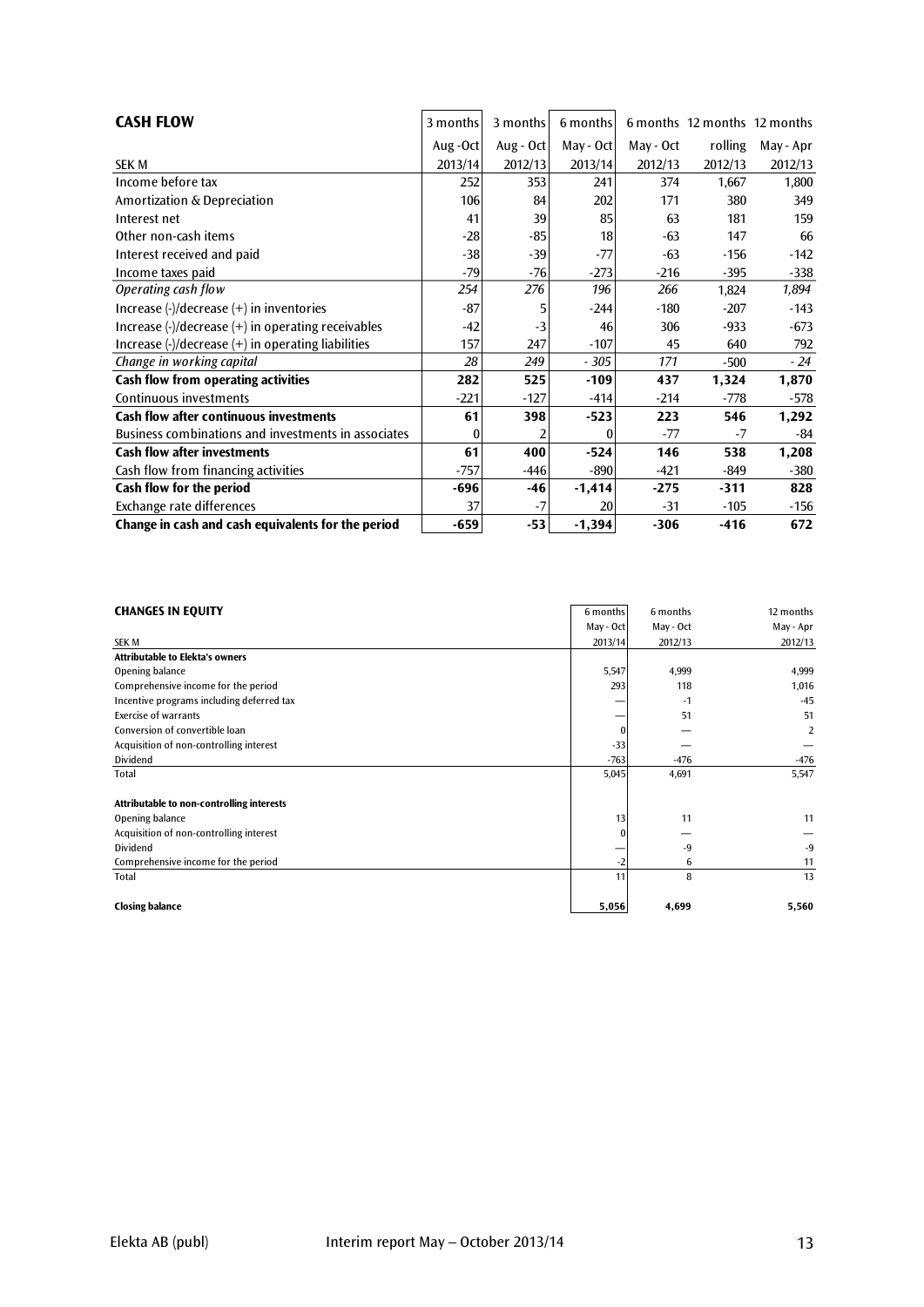#### **CONSOLIDATED BALANCE SHEET**

| <b>SEK M</b>                            | Oct 31, | Oct 31, | Apr 30, |
|-----------------------------------------|---------|---------|---------|
|                                         | 2013    | 2012    | 2013    |
| <b>Non-current assets</b>               |         |         |         |
| Intangible assets                       | 6,552   | 6,424   | 6,424   |
| Tangible fixed assets                   | 564     | 411     | 487     |
| <b>Financial assets</b>                 | 328     | 231     | 236     |
| Deferred tax assets                     | 100     | 137     | 92      |
| <b>Total non-current assets</b>         | 7,544   | 7,203   | 7,239   |
| <b>Current assets</b>                   |         |         |         |
| Inventories                             | 1,097   | 916     | 850     |
| Accounts receivable                     | 3,253   | 2,631   | 3,192   |
| Other current receivables               | 2,350   | 2,325   | 2,459   |
| Cash and cash equivalents               | 1,173   | 1,589   | 2,567   |
| <b>Total current assets</b>             | 7,873   | 7,461   | 9,068   |
| <b>Total assets</b>                     | 15,417  | 14,664  | 16,307  |
| Elekta's owners' equity                 | 5,045   | 4,691   | 5,547   |
| Non-controlling interests               | 11      | 8       | 13      |
| <b>Total equity</b>                     | 5,056   | 4,699   | 5,560   |
| <b>Non-current liabilities</b>          |         |         |         |
| Long-term interest-bearing liabilities  | 4,302   | 4,371   | 4,340   |
| Deferred tax liabilities                | 625     | 619     | 582     |
| Other long-term liabilities             | 136     | 194     | 148     |
| <b>Total non-current liabilities</b>    | 5,063   | 5,184   | 5,070   |
| <b>Current liabilities</b>              |         |         |         |
| Short-term interest-bearing liabilities | 117     | 114     | 212     |
| Accounts payable                        | 1,132   | 758     | 1,217   |
| Advances from customers                 | 1,363   | 1,281   | 1,292   |
| Other current liabilities               | 2,686   | 2,628   | 2,956   |
| <b>Total current liabilities</b>        | 5,298   | 4,781   | 5,677   |
| <b>Total equity and liabilities</b>     | 15,417  | 14,664  | 16,307  |
| Assets pledged                          | 3       | 7       | 3       |
|                                         |         |         |         |
| <b>Contingent liabilities</b>           | 136     | 77      | 178     |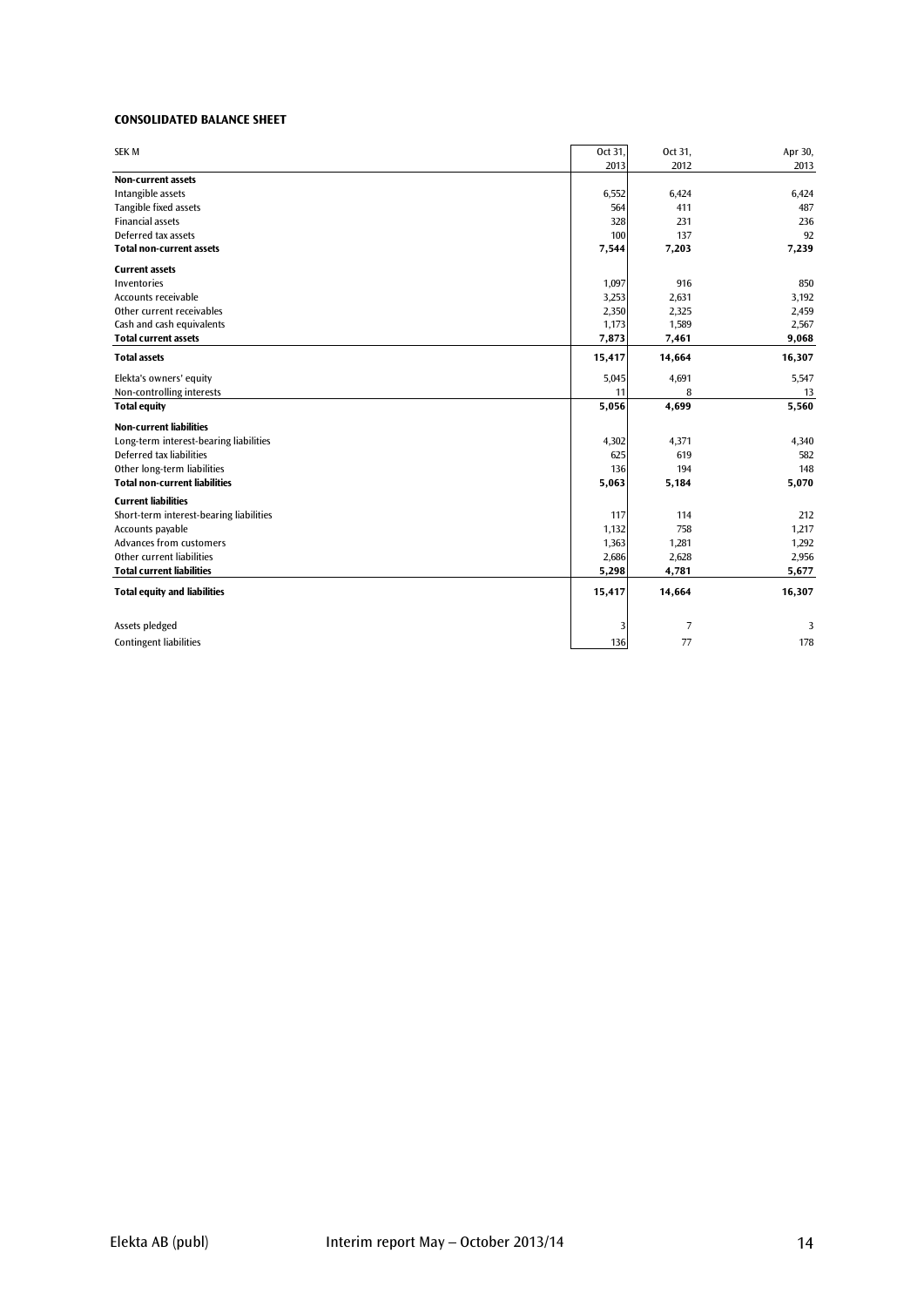#### **Financial instruments**

The table below shows the Group's financial instruments for which fair value is different than carrying value. The fair value of all other financial instruments is assumed to correspond to the carrying value.

|                                        | Oct 31, 2013 |       | April 30, 2013 |       |
|----------------------------------------|--------------|-------|----------------|-------|
|                                        | Carrving     | Fair  | Carrving       | Fair  |
| <b>SEK M</b>                           | amount       | value | amount         | value |
| Long-term interest-bearing liabilities | 4.302        | 4.447 | 4.340          | 4.557 |

The table below shows how the Group's financial assets and financial liabilities, which have been measured at fair value, have been categorized in the fair value hierarchy. The different levels are defined as follows:

- Level 1: Quoted prices on an active market for identical assets or liabilities
- Level 2: Other observable data than quoted prices included in Level 1, either directly (that is, price quotations) or indirectly (that is, obtained from price quotations)
- Level 3: Data not based on observable market data

| Distribution by level when measured at fair value               | Oct 31, 2013 |         |         |              | April 30, 2013 |         |         |              |
|-----------------------------------------------------------------|--------------|---------|---------|--------------|----------------|---------|---------|--------------|
| <b>SEK M</b>                                                    | Level 1      | Level 2 | Level 3 | <b>Total</b> | Level 1        | Level 2 | Level 3 | <b>Total</b> |
| <b>FINANCIAL ASSETS</b>                                         |              |         |         |              |                |         |         |              |
| Financial assets measured at fair value through profit or loss: |              |         |         |              |                |         |         |              |
| Derivative financial instruments - non-hedging                  |              | 3       |         | 3            |                | 23      |         | 23           |
| Derivatives used for hedging purposes:                          |              |         |         |              |                |         |         |              |
| Derivative financial instruments - hedging                      |              | 119     | -       | 119          |                | 93      |         | 93           |
| <b>Total financial assets</b>                                   | -            | 122     |         | 122          |                | 116     |         | 116          |
| <b>FINANCIAL LIABILITIES</b>                                    |              |         |         |              |                |         |         |              |
| Financial liabilities at fair value through profit or loss:     |              |         |         |              |                |         |         |              |
| Derivative financial instruments – non-hedging                  |              | 26      |         | 26           |                | 4       |         | 4            |
| Derivatives used for hedging purposes:                          |              |         |         |              |                |         |         |              |
| Derivative financial instruments - hedging                      |              | 13      |         | 13           |                | 24      |         | 24           |
| <b>Total financial liabilities</b>                              |              | 39      |         | 39           |                | 28      |         | 28           |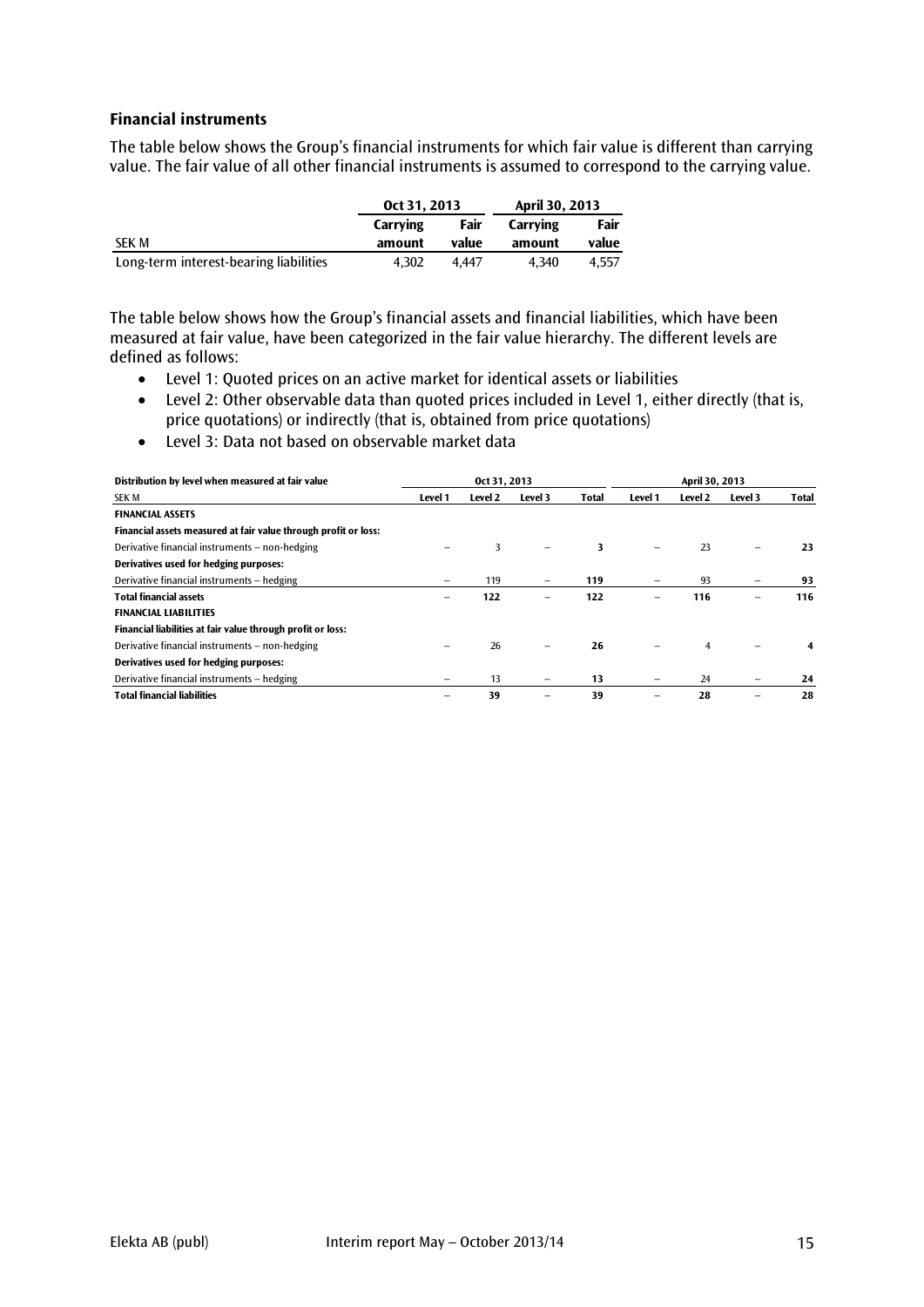| <b>KEY FIGURES</b>                                      | 12 months | 12 months | 12 months | 12 months | 12 months | 6 months  | 6 months  |
|---------------------------------------------------------|-----------|-----------|-----------|-----------|-----------|-----------|-----------|
|                                                         | May - Apr | May - Apr | May - Apr | May - Apr | May-Apr   | May - Oct | May - Oct |
|                                                         | 2008/09   | 2009/10   | 2010/11   | 2011/12   | 2012/13   | 2012/13   | 2013/14   |
| Order bookings, SEK M                                   | 7,656     | 8,757     | 9,061     | 10,815    | 12,117    | 5,224     | 5,128     |
| Net sales, SEK M                                        | 6,689     | 7,392     | 7,904     | 9,048     | 10,339    | 4,180     | 4,355     |
| Operating result, SEK M<br>Operating margin before non- | 830       | 1,232     | 1,502     | 1,849     | 2,012     | 463       | 350       |
| recurring items, %                                      | 12        | 17        | 19        | 20        | 20        | 11        | 9         |
| Operating margin, %                                     | 12        | 17        | 19        | 20        | 19        | 11        | 8         |
| Profit margin, %                                        | 12        | 16        | 19        | 19        | 17        | 9         | 6         |
| Shareholders' equity, SEK M                             | 2,555     | 3,244     | 3,833     | 5,010     | 5,560     | 4,699     | 5,056     |
| Capital employed, SEK M                                 | 4,182     | 4,283     | 4,714     | 9,540     | 10,112    | 9,184     | 9,475     |
| Equity/assets ratio, %                                  | 32        | 38        | 43        | 33        | 34        | 32        | 33        |
| Net debt/equity ratio                                   | 0.31      | $-0.04$   | $-0.13$   | 0.53      | 0.36      | 0.62      | 0.64      |
| Return on shareholders' equity, %                       | 27        | 30        | 30        | 29        | 27        | 27        | 25        |
| Return on capital employed, %                           | 24        | 30        | 35        | 28        | 21        | 22        | 20        |

| <b>DATA PER SHARE</b>          | 12 months | 12 months | 12 months    | 12 months    | 12 months     | 6 months   | 6 months      |
|--------------------------------|-----------|-----------|--------------|--------------|---------------|------------|---------------|
|                                | May - Apr | May - Apr | May - Apr    | May - Apr    | May -Apr      | May - Oct  | May - Oct     |
|                                | 2008/09   | 2009/10   | 2010/11      | 2011/12      | 2012/13       | 2012/13    | 2013/14       |
| Earnings per share             |           |           |              |              |               |            |               |
| before dilution, SEK           | 1.50      | 2.27      | 2.76         | 3.26         | 3.52          | 0.70       | 0.48          |
| after dilution, SEK            | 1.50      | 2.25      | 2.73         | 3.23         | 3.52          | 0.70       | 0.48          |
| Cash flow per share            |           |           |              |              |               |            |               |
| before dilution, SEK           | 1.58      | 2.63      | 1.31         | $-7.07$      | 3.17          | 0.38       | $-1.37$       |
| after dilution, SEK            | 1.58      | 2.60      | 1.30         | $-7.01$      | 3.17          | 0.38       | $-1.31$       |
| Shareholders' equity per share |           |           |              |              |               |            |               |
| before dilution, SEK           | 6.92      | 8.74      | 10.22        | 13.19        | 14.55         | 12.32      | 13.23         |
| after dilution, SEK            | 6.92      | 9.38      | 10.61        | 13.31        | 14.55         | 12.27      | 17.31         |
| Average number of shares       |           |           |              |              |               |            |               |
| before dilution, 000s          | 368,114   | 368,832   | 373,364      | 376,431      | 380,672       | 380,189    | 381,270       |
| after dilution, 000s           | 368,114   | 371,780   | 378,028      | 380,125      | 380,672       | 381,589    | 400,681       |
| Number of shares at closing    |           |           |              |              |               |            |               |
| before dilution, 000s          | 368,498   | 371,181   | $374,951$ *) | $378,991$ *) | 381,270 $*$ ) | 380,799 *) | 381,272 $*$ ) |
| after dilution, 000s           | 368,498   | 383,580   | 383,618      | 384,284      | 381,270       | 382,199    | 400,683       |

In September 2012 a 4:1 share split was conducted. The data per share and number of shares has been restated pro forma. \*) Number of registered shares at closing excluding treasury shares (1,554,288 per October 31, 2013).

| Data per quarter                        | Q1             | Q <sub>2</sub> | Q <sub>3</sub> | 04      | Q <sub>1</sub> | Q <sub>2</sub> | Q <sub>3</sub> | 04      | Q1              | Q <sub>2</sub> |
|-----------------------------------------|----------------|----------------|----------------|---------|----------------|----------------|----------------|---------|-----------------|----------------|
| <b>SEK M</b>                            | 2011/12        | 2011/12        | 2011/12        | 2011/12 | 2012/13        | 2012/13        | 2012/13        | 2012/13 | 2013/14         | 2013/14        |
| Order bookings                          | 1,700          | 2,702          | 2,784          | 3,629   | 2,252          | 2,972          | 2,856          | 4,037   | 2,027           | 3,101          |
| Net sales                               | 1,428          | 1,936          | 2,565          | 3,119   | 1,695          | 2,485          | 2,428          | 3,731   | 1,912           | 2,443          |
| <b>EBITA</b> before non-recurring items | 133            | 302            | 682            | 925     | 131            | 468            | 453            | 1,244   | 148             | 407            |
| Operating result                        | 92             | 385            | 597            | 775     | 63             | 400            | 386            | 1,163   | 46              | 304            |
| Cash flow from                          |                |                |                |         |                |                |                |         |                 |                |
| operating activities                    | 215            | 154            | 315            | 251     | -88            | 525            | 258            | 1,175   | $-391$          | 282            |
|                                         |                |                |                |         |                |                |                |         |                 |                |
| Order bookings growth based on          |                |                |                |         |                |                |                |         |                 |                |
| unchanged exchange rates                | Q <sub>1</sub> | $02 *$         | $03 *$         | $04 *$  | $Q1 *$         | $Q2 *$         | Q <sub>3</sub> | 04      | Q1              | Q <sub>2</sub> |
|                                         | 2011/12        | 2011/12        | 2011/12        | 2011/12 | 2012/13        | 2012/13        | 2012/13        | 2012/13 | 2013/14         | 2013/14        |
| North and South America. %              | 9              | 8              |                | 20      | 28             | 13             | $-11$          | 9       | $-26$           | 8              |
| Europe, Middle East and Africa, %       | $-24$          | 31             | 34             | -8      | $-3$           | 4              | $-5$           | 29      | 18 <sub>l</sub> | 32             |
| Asia Pacific, %                         | 38             | 6              | $-4$           | 19      | 11             | 17             | 53             | 9       | 8               | $-7$           |
| Group, %                                | $\overline{2}$ | 14             | 11             | 11      | 13             | 11             | 6              | 15      | $-2$            | 10             |

\*) excluding Brachytherapy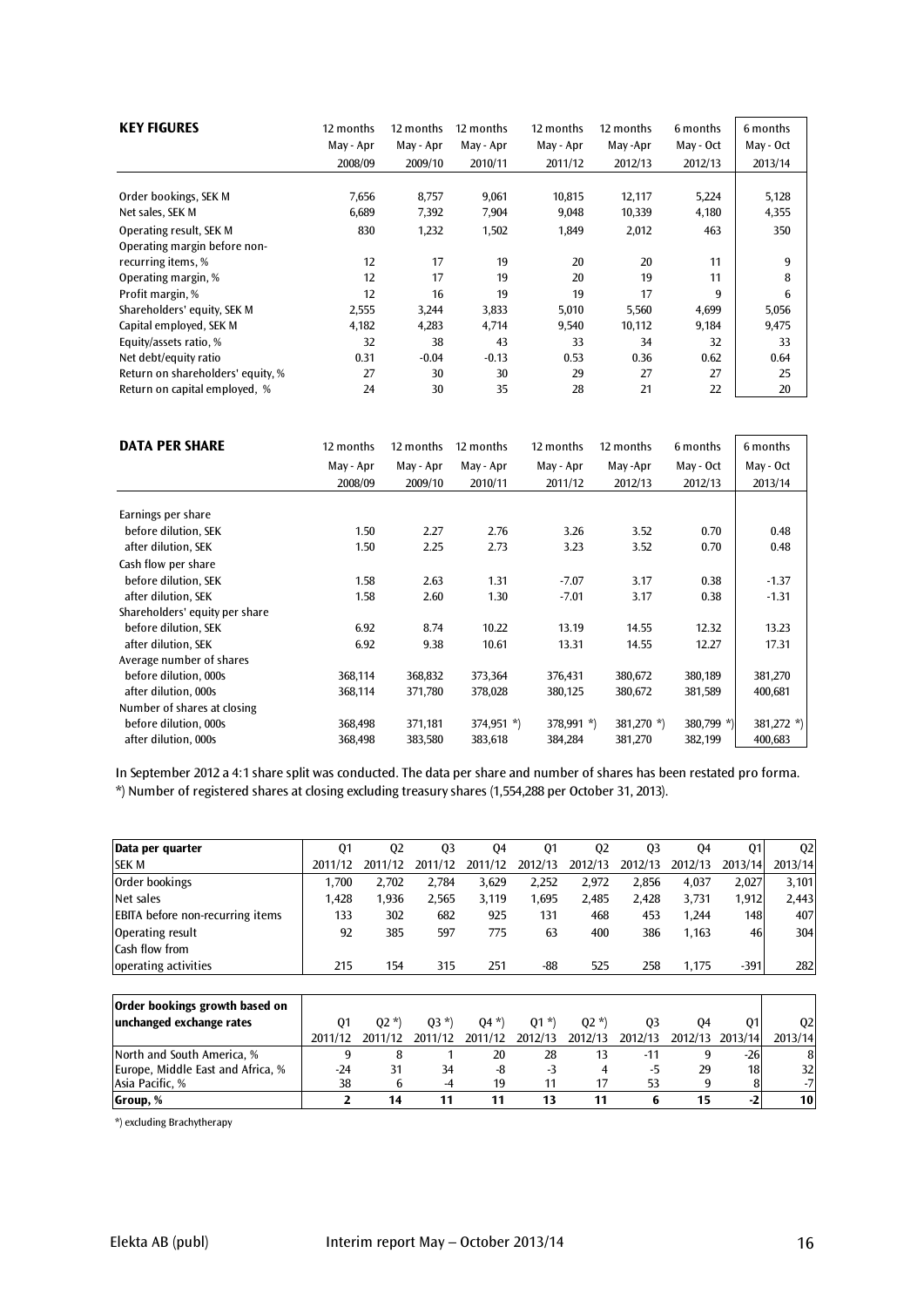#### **Segment reporting**

Elekta applies geographical segmentation. Order bookings, net sales and contribution margin for respective region are reported to Elekta's CFO and CEO (chief operating decision makers). In the regions' operating expenses cost of products sold and expenses are directly attributable to the respective region reported. Global costs for R&D, marketing, management of product supply centers and Parent Company are not allocated per region. Currency exposure is concentrated to product supply centers. The majority of exchange differences in operations are reported in global costs.

| May-Oct 2013/14<br>Europe,<br>$%$ of<br>North and<br>Middle East<br><b>SEKM</b><br>South America<br>and Africa<br>Asia Pacific<br>Group total<br>net sales<br>Net sales<br>1,303<br>4,355<br>1,472<br>1,580<br>$-1,007$<br><b>Operating expenses</b><br>$-1,021$<br>$-1,038$<br>$-3,066$<br>70%<br>30%<br><b>Contribution margin</b><br>451<br>1,289<br>542<br>296<br>Contribution margin, %<br>31%<br>34%<br>23%<br>Global costs<br>$-878$<br>20%<br>411<br>9%<br>Operating result before non-recurring items<br>Non-recurring items<br>-61<br>350<br>8%<br><b>Operating result</b><br>$-109$<br>Net financial items<br>Income before tax<br>241<br>May-Oct 2012/13<br>Europe,<br>North and<br>Middle East<br>% of<br>South America<br>and Africa<br>Group total<br>net sales<br><b>SEK M</b><br>Asia Pacific<br>Net sales<br>1,485<br>1,344<br>1,351<br>4,180<br>$-998$<br>$-926$<br>$-958$<br>$-2,882$<br>69%<br>Operating expenses<br>487<br>31%<br><b>Contribution margin</b><br>418<br>393<br>1,298<br>Contribution margin, %<br>33%<br>31%<br>29%<br>Global costs<br>20%<br>$-818$<br>Operating result before non-recurring items<br>480<br>11%<br>Non-recurring items<br>$-17$<br><b>Operating result</b><br>11%<br>463<br>Net financial items<br>-89<br>Income before tax<br>374<br>May-Apr 2012/13<br>Europe,<br>North and<br>Middle East<br>% of<br>Asia Pacific<br><b>SEKM</b><br>South America<br>and Africa<br>Group total<br>net sales<br>Net sales<br>3,521<br>3,561<br>3,257<br>10,339<br>$-2,277$<br>$-2,266$<br>$-2,210$<br>Operating expenses<br>$-6,753$<br>65%<br><b>Contribution margin</b><br>1,244<br>1,295<br>1,047<br>3,586<br>35%<br>Contribution margin, %<br>35%<br>36%<br>32%<br>Global costs<br>$-1,528$<br>15%<br>Operating result before non-recurring items<br>2,058<br>20%<br>Non-recurring items<br>$-46$<br><b>Operating result</b><br>2,012<br>19%<br>Net financial items<br>$-212$<br>Income before tax<br>1,800<br>Rolling 12 months Nov-Oct 2012/13<br>Europe,<br>North and<br>Middle East<br>% of<br>Group total<br><b>SEKM</b><br>South America<br>and Africa<br>Asia Pacific<br>net sales<br>Net sales<br>3,508<br>3,797<br>3,209<br>10,514<br>$-2,259$<br>$-2,300$<br>$-2,378$<br>$-6,937$<br><b>Operating expenses</b><br>66%<br>950<br><b>Contribution margin</b><br>1,208<br>1,419<br>3,577<br>34%<br>34%<br>37%<br>30%<br>Contribution margin, %<br>Global costs<br>$-1,588$<br>15%<br>19%<br><b>Operating result before non-recurring items</b><br>1,989<br>Non-recurring items<br>$-90$<br>18%<br><b>Operating result</b><br>1,899<br>Net financial items<br>$-232$ | <b>Segment reporting</b> |  |       |  |
|-------------------------------------------------------------------------------------------------------------------------------------------------------------------------------------------------------------------------------------------------------------------------------------------------------------------------------------------------------------------------------------------------------------------------------------------------------------------------------------------------------------------------------------------------------------------------------------------------------------------------------------------------------------------------------------------------------------------------------------------------------------------------------------------------------------------------------------------------------------------------------------------------------------------------------------------------------------------------------------------------------------------------------------------------------------------------------------------------------------------------------------------------------------------------------------------------------------------------------------------------------------------------------------------------------------------------------------------------------------------------------------------------------------------------------------------------------------------------------------------------------------------------------------------------------------------------------------------------------------------------------------------------------------------------------------------------------------------------------------------------------------------------------------------------------------------------------------------------------------------------------------------------------------------------------------------------------------------------------------------------------------------------------------------------------------------------------------------------------------------------------------------------------------------------------------------------------------------------------------------------------------------------------------------------------------------------------------------------------------------------------------------------------------------------------------------------------------------------------------------------------------------------------------------------------------------------------------------------------------------------|--------------------------|--|-------|--|
|                                                                                                                                                                                                                                                                                                                                                                                                                                                                                                                                                                                                                                                                                                                                                                                                                                                                                                                                                                                                                                                                                                                                                                                                                                                                                                                                                                                                                                                                                                                                                                                                                                                                                                                                                                                                                                                                                                                                                                                                                                                                                                                                                                                                                                                                                                                                                                                                                                                                                                                                                                                                                         |                          |  |       |  |
|                                                                                                                                                                                                                                                                                                                                                                                                                                                                                                                                                                                                                                                                                                                                                                                                                                                                                                                                                                                                                                                                                                                                                                                                                                                                                                                                                                                                                                                                                                                                                                                                                                                                                                                                                                                                                                                                                                                                                                                                                                                                                                                                                                                                                                                                                                                                                                                                                                                                                                                                                                                                                         |                          |  |       |  |
|                                                                                                                                                                                                                                                                                                                                                                                                                                                                                                                                                                                                                                                                                                                                                                                                                                                                                                                                                                                                                                                                                                                                                                                                                                                                                                                                                                                                                                                                                                                                                                                                                                                                                                                                                                                                                                                                                                                                                                                                                                                                                                                                                                                                                                                                                                                                                                                                                                                                                                                                                                                                                         |                          |  |       |  |
|                                                                                                                                                                                                                                                                                                                                                                                                                                                                                                                                                                                                                                                                                                                                                                                                                                                                                                                                                                                                                                                                                                                                                                                                                                                                                                                                                                                                                                                                                                                                                                                                                                                                                                                                                                                                                                                                                                                                                                                                                                                                                                                                                                                                                                                                                                                                                                                                                                                                                                                                                                                                                         |                          |  |       |  |
|                                                                                                                                                                                                                                                                                                                                                                                                                                                                                                                                                                                                                                                                                                                                                                                                                                                                                                                                                                                                                                                                                                                                                                                                                                                                                                                                                                                                                                                                                                                                                                                                                                                                                                                                                                                                                                                                                                                                                                                                                                                                                                                                                                                                                                                                                                                                                                                                                                                                                                                                                                                                                         |                          |  |       |  |
|                                                                                                                                                                                                                                                                                                                                                                                                                                                                                                                                                                                                                                                                                                                                                                                                                                                                                                                                                                                                                                                                                                                                                                                                                                                                                                                                                                                                                                                                                                                                                                                                                                                                                                                                                                                                                                                                                                                                                                                                                                                                                                                                                                                                                                                                                                                                                                                                                                                                                                                                                                                                                         |                          |  |       |  |
|                                                                                                                                                                                                                                                                                                                                                                                                                                                                                                                                                                                                                                                                                                                                                                                                                                                                                                                                                                                                                                                                                                                                                                                                                                                                                                                                                                                                                                                                                                                                                                                                                                                                                                                                                                                                                                                                                                                                                                                                                                                                                                                                                                                                                                                                                                                                                                                                                                                                                                                                                                                                                         |                          |  |       |  |
|                                                                                                                                                                                                                                                                                                                                                                                                                                                                                                                                                                                                                                                                                                                                                                                                                                                                                                                                                                                                                                                                                                                                                                                                                                                                                                                                                                                                                                                                                                                                                                                                                                                                                                                                                                                                                                                                                                                                                                                                                                                                                                                                                                                                                                                                                                                                                                                                                                                                                                                                                                                                                         |                          |  |       |  |
|                                                                                                                                                                                                                                                                                                                                                                                                                                                                                                                                                                                                                                                                                                                                                                                                                                                                                                                                                                                                                                                                                                                                                                                                                                                                                                                                                                                                                                                                                                                                                                                                                                                                                                                                                                                                                                                                                                                                                                                                                                                                                                                                                                                                                                                                                                                                                                                                                                                                                                                                                                                                                         |                          |  |       |  |
|                                                                                                                                                                                                                                                                                                                                                                                                                                                                                                                                                                                                                                                                                                                                                                                                                                                                                                                                                                                                                                                                                                                                                                                                                                                                                                                                                                                                                                                                                                                                                                                                                                                                                                                                                                                                                                                                                                                                                                                                                                                                                                                                                                                                                                                                                                                                                                                                                                                                                                                                                                                                                         |                          |  |       |  |
|                                                                                                                                                                                                                                                                                                                                                                                                                                                                                                                                                                                                                                                                                                                                                                                                                                                                                                                                                                                                                                                                                                                                                                                                                                                                                                                                                                                                                                                                                                                                                                                                                                                                                                                                                                                                                                                                                                                                                                                                                                                                                                                                                                                                                                                                                                                                                                                                                                                                                                                                                                                                                         |                          |  |       |  |
|                                                                                                                                                                                                                                                                                                                                                                                                                                                                                                                                                                                                                                                                                                                                                                                                                                                                                                                                                                                                                                                                                                                                                                                                                                                                                                                                                                                                                                                                                                                                                                                                                                                                                                                                                                                                                                                                                                                                                                                                                                                                                                                                                                                                                                                                                                                                                                                                                                                                                                                                                                                                                         |                          |  |       |  |
|                                                                                                                                                                                                                                                                                                                                                                                                                                                                                                                                                                                                                                                                                                                                                                                                                                                                                                                                                                                                                                                                                                                                                                                                                                                                                                                                                                                                                                                                                                                                                                                                                                                                                                                                                                                                                                                                                                                                                                                                                                                                                                                                                                                                                                                                                                                                                                                                                                                                                                                                                                                                                         |                          |  |       |  |
|                                                                                                                                                                                                                                                                                                                                                                                                                                                                                                                                                                                                                                                                                                                                                                                                                                                                                                                                                                                                                                                                                                                                                                                                                                                                                                                                                                                                                                                                                                                                                                                                                                                                                                                                                                                                                                                                                                                                                                                                                                                                                                                                                                                                                                                                                                                                                                                                                                                                                                                                                                                                                         |                          |  |       |  |
|                                                                                                                                                                                                                                                                                                                                                                                                                                                                                                                                                                                                                                                                                                                                                                                                                                                                                                                                                                                                                                                                                                                                                                                                                                                                                                                                                                                                                                                                                                                                                                                                                                                                                                                                                                                                                                                                                                                                                                                                                                                                                                                                                                                                                                                                                                                                                                                                                                                                                                                                                                                                                         |                          |  |       |  |
|                                                                                                                                                                                                                                                                                                                                                                                                                                                                                                                                                                                                                                                                                                                                                                                                                                                                                                                                                                                                                                                                                                                                                                                                                                                                                                                                                                                                                                                                                                                                                                                                                                                                                                                                                                                                                                                                                                                                                                                                                                                                                                                                                                                                                                                                                                                                                                                                                                                                                                                                                                                                                         |                          |  |       |  |
|                                                                                                                                                                                                                                                                                                                                                                                                                                                                                                                                                                                                                                                                                                                                                                                                                                                                                                                                                                                                                                                                                                                                                                                                                                                                                                                                                                                                                                                                                                                                                                                                                                                                                                                                                                                                                                                                                                                                                                                                                                                                                                                                                                                                                                                                                                                                                                                                                                                                                                                                                                                                                         |                          |  |       |  |
|                                                                                                                                                                                                                                                                                                                                                                                                                                                                                                                                                                                                                                                                                                                                                                                                                                                                                                                                                                                                                                                                                                                                                                                                                                                                                                                                                                                                                                                                                                                                                                                                                                                                                                                                                                                                                                                                                                                                                                                                                                                                                                                                                                                                                                                                                                                                                                                                                                                                                                                                                                                                                         |                          |  |       |  |
|                                                                                                                                                                                                                                                                                                                                                                                                                                                                                                                                                                                                                                                                                                                                                                                                                                                                                                                                                                                                                                                                                                                                                                                                                                                                                                                                                                                                                                                                                                                                                                                                                                                                                                                                                                                                                                                                                                                                                                                                                                                                                                                                                                                                                                                                                                                                                                                                                                                                                                                                                                                                                         |                          |  |       |  |
|                                                                                                                                                                                                                                                                                                                                                                                                                                                                                                                                                                                                                                                                                                                                                                                                                                                                                                                                                                                                                                                                                                                                                                                                                                                                                                                                                                                                                                                                                                                                                                                                                                                                                                                                                                                                                                                                                                                                                                                                                                                                                                                                                                                                                                                                                                                                                                                                                                                                                                                                                                                                                         |                          |  |       |  |
|                                                                                                                                                                                                                                                                                                                                                                                                                                                                                                                                                                                                                                                                                                                                                                                                                                                                                                                                                                                                                                                                                                                                                                                                                                                                                                                                                                                                                                                                                                                                                                                                                                                                                                                                                                                                                                                                                                                                                                                                                                                                                                                                                                                                                                                                                                                                                                                                                                                                                                                                                                                                                         |                          |  |       |  |
|                                                                                                                                                                                                                                                                                                                                                                                                                                                                                                                                                                                                                                                                                                                                                                                                                                                                                                                                                                                                                                                                                                                                                                                                                                                                                                                                                                                                                                                                                                                                                                                                                                                                                                                                                                                                                                                                                                                                                                                                                                                                                                                                                                                                                                                                                                                                                                                                                                                                                                                                                                                                                         |                          |  |       |  |
|                                                                                                                                                                                                                                                                                                                                                                                                                                                                                                                                                                                                                                                                                                                                                                                                                                                                                                                                                                                                                                                                                                                                                                                                                                                                                                                                                                                                                                                                                                                                                                                                                                                                                                                                                                                                                                                                                                                                                                                                                                                                                                                                                                                                                                                                                                                                                                                                                                                                                                                                                                                                                         |                          |  |       |  |
|                                                                                                                                                                                                                                                                                                                                                                                                                                                                                                                                                                                                                                                                                                                                                                                                                                                                                                                                                                                                                                                                                                                                                                                                                                                                                                                                                                                                                                                                                                                                                                                                                                                                                                                                                                                                                                                                                                                                                                                                                                                                                                                                                                                                                                                                                                                                                                                                                                                                                                                                                                                                                         |                          |  |       |  |
|                                                                                                                                                                                                                                                                                                                                                                                                                                                                                                                                                                                                                                                                                                                                                                                                                                                                                                                                                                                                                                                                                                                                                                                                                                                                                                                                                                                                                                                                                                                                                                                                                                                                                                                                                                                                                                                                                                                                                                                                                                                                                                                                                                                                                                                                                                                                                                                                                                                                                                                                                                                                                         |                          |  |       |  |
|                                                                                                                                                                                                                                                                                                                                                                                                                                                                                                                                                                                                                                                                                                                                                                                                                                                                                                                                                                                                                                                                                                                                                                                                                                                                                                                                                                                                                                                                                                                                                                                                                                                                                                                                                                                                                                                                                                                                                                                                                                                                                                                                                                                                                                                                                                                                                                                                                                                                                                                                                                                                                         |                          |  |       |  |
|                                                                                                                                                                                                                                                                                                                                                                                                                                                                                                                                                                                                                                                                                                                                                                                                                                                                                                                                                                                                                                                                                                                                                                                                                                                                                                                                                                                                                                                                                                                                                                                                                                                                                                                                                                                                                                                                                                                                                                                                                                                                                                                                                                                                                                                                                                                                                                                                                                                                                                                                                                                                                         |                          |  |       |  |
|                                                                                                                                                                                                                                                                                                                                                                                                                                                                                                                                                                                                                                                                                                                                                                                                                                                                                                                                                                                                                                                                                                                                                                                                                                                                                                                                                                                                                                                                                                                                                                                                                                                                                                                                                                                                                                                                                                                                                                                                                                                                                                                                                                                                                                                                                                                                                                                                                                                                                                                                                                                                                         |                          |  |       |  |
|                                                                                                                                                                                                                                                                                                                                                                                                                                                                                                                                                                                                                                                                                                                                                                                                                                                                                                                                                                                                                                                                                                                                                                                                                                                                                                                                                                                                                                                                                                                                                                                                                                                                                                                                                                                                                                                                                                                                                                                                                                                                                                                                                                                                                                                                                                                                                                                                                                                                                                                                                                                                                         |                          |  |       |  |
|                                                                                                                                                                                                                                                                                                                                                                                                                                                                                                                                                                                                                                                                                                                                                                                                                                                                                                                                                                                                                                                                                                                                                                                                                                                                                                                                                                                                                                                                                                                                                                                                                                                                                                                                                                                                                                                                                                                                                                                                                                                                                                                                                                                                                                                                                                                                                                                                                                                                                                                                                                                                                         |                          |  |       |  |
|                                                                                                                                                                                                                                                                                                                                                                                                                                                                                                                                                                                                                                                                                                                                                                                                                                                                                                                                                                                                                                                                                                                                                                                                                                                                                                                                                                                                                                                                                                                                                                                                                                                                                                                                                                                                                                                                                                                                                                                                                                                                                                                                                                                                                                                                                                                                                                                                                                                                                                                                                                                                                         |                          |  |       |  |
|                                                                                                                                                                                                                                                                                                                                                                                                                                                                                                                                                                                                                                                                                                                                                                                                                                                                                                                                                                                                                                                                                                                                                                                                                                                                                                                                                                                                                                                                                                                                                                                                                                                                                                                                                                                                                                                                                                                                                                                                                                                                                                                                                                                                                                                                                                                                                                                                                                                                                                                                                                                                                         |                          |  |       |  |
|                                                                                                                                                                                                                                                                                                                                                                                                                                                                                                                                                                                                                                                                                                                                                                                                                                                                                                                                                                                                                                                                                                                                                                                                                                                                                                                                                                                                                                                                                                                                                                                                                                                                                                                                                                                                                                                                                                                                                                                                                                                                                                                                                                                                                                                                                                                                                                                                                                                                                                                                                                                                                         |                          |  |       |  |
|                                                                                                                                                                                                                                                                                                                                                                                                                                                                                                                                                                                                                                                                                                                                                                                                                                                                                                                                                                                                                                                                                                                                                                                                                                                                                                                                                                                                                                                                                                                                                                                                                                                                                                                                                                                                                                                                                                                                                                                                                                                                                                                                                                                                                                                                                                                                                                                                                                                                                                                                                                                                                         |                          |  |       |  |
|                                                                                                                                                                                                                                                                                                                                                                                                                                                                                                                                                                                                                                                                                                                                                                                                                                                                                                                                                                                                                                                                                                                                                                                                                                                                                                                                                                                                                                                                                                                                                                                                                                                                                                                                                                                                                                                                                                                                                                                                                                                                                                                                                                                                                                                                                                                                                                                                                                                                                                                                                                                                                         |                          |  |       |  |
|                                                                                                                                                                                                                                                                                                                                                                                                                                                                                                                                                                                                                                                                                                                                                                                                                                                                                                                                                                                                                                                                                                                                                                                                                                                                                                                                                                                                                                                                                                                                                                                                                                                                                                                                                                                                                                                                                                                                                                                                                                                                                                                                                                                                                                                                                                                                                                                                                                                                                                                                                                                                                         |                          |  |       |  |
|                                                                                                                                                                                                                                                                                                                                                                                                                                                                                                                                                                                                                                                                                                                                                                                                                                                                                                                                                                                                                                                                                                                                                                                                                                                                                                                                                                                                                                                                                                                                                                                                                                                                                                                                                                                                                                                                                                                                                                                                                                                                                                                                                                                                                                                                                                                                                                                                                                                                                                                                                                                                                         |                          |  |       |  |
|                                                                                                                                                                                                                                                                                                                                                                                                                                                                                                                                                                                                                                                                                                                                                                                                                                                                                                                                                                                                                                                                                                                                                                                                                                                                                                                                                                                                                                                                                                                                                                                                                                                                                                                                                                                                                                                                                                                                                                                                                                                                                                                                                                                                                                                                                                                                                                                                                                                                                                                                                                                                                         |                          |  |       |  |
|                                                                                                                                                                                                                                                                                                                                                                                                                                                                                                                                                                                                                                                                                                                                                                                                                                                                                                                                                                                                                                                                                                                                                                                                                                                                                                                                                                                                                                                                                                                                                                                                                                                                                                                                                                                                                                                                                                                                                                                                                                                                                                                                                                                                                                                                                                                                                                                                                                                                                                                                                                                                                         |                          |  |       |  |
|                                                                                                                                                                                                                                                                                                                                                                                                                                                                                                                                                                                                                                                                                                                                                                                                                                                                                                                                                                                                                                                                                                                                                                                                                                                                                                                                                                                                                                                                                                                                                                                                                                                                                                                                                                                                                                                                                                                                                                                                                                                                                                                                                                                                                                                                                                                                                                                                                                                                                                                                                                                                                         |                          |  |       |  |
|                                                                                                                                                                                                                                                                                                                                                                                                                                                                                                                                                                                                                                                                                                                                                                                                                                                                                                                                                                                                                                                                                                                                                                                                                                                                                                                                                                                                                                                                                                                                                                                                                                                                                                                                                                                                                                                                                                                                                                                                                                                                                                                                                                                                                                                                                                                                                                                                                                                                                                                                                                                                                         |                          |  |       |  |
|                                                                                                                                                                                                                                                                                                                                                                                                                                                                                                                                                                                                                                                                                                                                                                                                                                                                                                                                                                                                                                                                                                                                                                                                                                                                                                                                                                                                                                                                                                                                                                                                                                                                                                                                                                                                                                                                                                                                                                                                                                                                                                                                                                                                                                                                                                                                                                                                                                                                                                                                                                                                                         |                          |  |       |  |
|                                                                                                                                                                                                                                                                                                                                                                                                                                                                                                                                                                                                                                                                                                                                                                                                                                                                                                                                                                                                                                                                                                                                                                                                                                                                                                                                                                                                                                                                                                                                                                                                                                                                                                                                                                                                                                                                                                                                                                                                                                                                                                                                                                                                                                                                                                                                                                                                                                                                                                                                                                                                                         |                          |  |       |  |
|                                                                                                                                                                                                                                                                                                                                                                                                                                                                                                                                                                                                                                                                                                                                                                                                                                                                                                                                                                                                                                                                                                                                                                                                                                                                                                                                                                                                                                                                                                                                                                                                                                                                                                                                                                                                                                                                                                                                                                                                                                                                                                                                                                                                                                                                                                                                                                                                                                                                                                                                                                                                                         |                          |  |       |  |
|                                                                                                                                                                                                                                                                                                                                                                                                                                                                                                                                                                                                                                                                                                                                                                                                                                                                                                                                                                                                                                                                                                                                                                                                                                                                                                                                                                                                                                                                                                                                                                                                                                                                                                                                                                                                                                                                                                                                                                                                                                                                                                                                                                                                                                                                                                                                                                                                                                                                                                                                                                                                                         |                          |  |       |  |
|                                                                                                                                                                                                                                                                                                                                                                                                                                                                                                                                                                                                                                                                                                                                                                                                                                                                                                                                                                                                                                                                                                                                                                                                                                                                                                                                                                                                                                                                                                                                                                                                                                                                                                                                                                                                                                                                                                                                                                                                                                                                                                                                                                                                                                                                                                                                                                                                                                                                                                                                                                                                                         |                          |  |       |  |
|                                                                                                                                                                                                                                                                                                                                                                                                                                                                                                                                                                                                                                                                                                                                                                                                                                                                                                                                                                                                                                                                                                                                                                                                                                                                                                                                                                                                                                                                                                                                                                                                                                                                                                                                                                                                                                                                                                                                                                                                                                                                                                                                                                                                                                                                                                                                                                                                                                                                                                                                                                                                                         |                          |  |       |  |
|                                                                                                                                                                                                                                                                                                                                                                                                                                                                                                                                                                                                                                                                                                                                                                                                                                                                                                                                                                                                                                                                                                                                                                                                                                                                                                                                                                                                                                                                                                                                                                                                                                                                                                                                                                                                                                                                                                                                                                                                                                                                                                                                                                                                                                                                                                                                                                                                                                                                                                                                                                                                                         |                          |  |       |  |
|                                                                                                                                                                                                                                                                                                                                                                                                                                                                                                                                                                                                                                                                                                                                                                                                                                                                                                                                                                                                                                                                                                                                                                                                                                                                                                                                                                                                                                                                                                                                                                                                                                                                                                                                                                                                                                                                                                                                                                                                                                                                                                                                                                                                                                                                                                                                                                                                                                                                                                                                                                                                                         |                          |  |       |  |
|                                                                                                                                                                                                                                                                                                                                                                                                                                                                                                                                                                                                                                                                                                                                                                                                                                                                                                                                                                                                                                                                                                                                                                                                                                                                                                                                                                                                                                                                                                                                                                                                                                                                                                                                                                                                                                                                                                                                                                                                                                                                                                                                                                                                                                                                                                                                                                                                                                                                                                                                                                                                                         |                          |  |       |  |
|                                                                                                                                                                                                                                                                                                                                                                                                                                                                                                                                                                                                                                                                                                                                                                                                                                                                                                                                                                                                                                                                                                                                                                                                                                                                                                                                                                                                                                                                                                                                                                                                                                                                                                                                                                                                                                                                                                                                                                                                                                                                                                                                                                                                                                                                                                                                                                                                                                                                                                                                                                                                                         |                          |  |       |  |
|                                                                                                                                                                                                                                                                                                                                                                                                                                                                                                                                                                                                                                                                                                                                                                                                                                                                                                                                                                                                                                                                                                                                                                                                                                                                                                                                                                                                                                                                                                                                                                                                                                                                                                                                                                                                                                                                                                                                                                                                                                                                                                                                                                                                                                                                                                                                                                                                                                                                                                                                                                                                                         |                          |  |       |  |
|                                                                                                                                                                                                                                                                                                                                                                                                                                                                                                                                                                                                                                                                                                                                                                                                                                                                                                                                                                                                                                                                                                                                                                                                                                                                                                                                                                                                                                                                                                                                                                                                                                                                                                                                                                                                                                                                                                                                                                                                                                                                                                                                                                                                                                                                                                                                                                                                                                                                                                                                                                                                                         | Income before tax        |  | 1,667 |  |

Elekta's operations are characterized by significant quarterly variations in delivery volumes and product mix, which have a direct impact on net sales and profits. This is accentuated when the operation is split into segments as is the impact of currency fluctuations between the years.